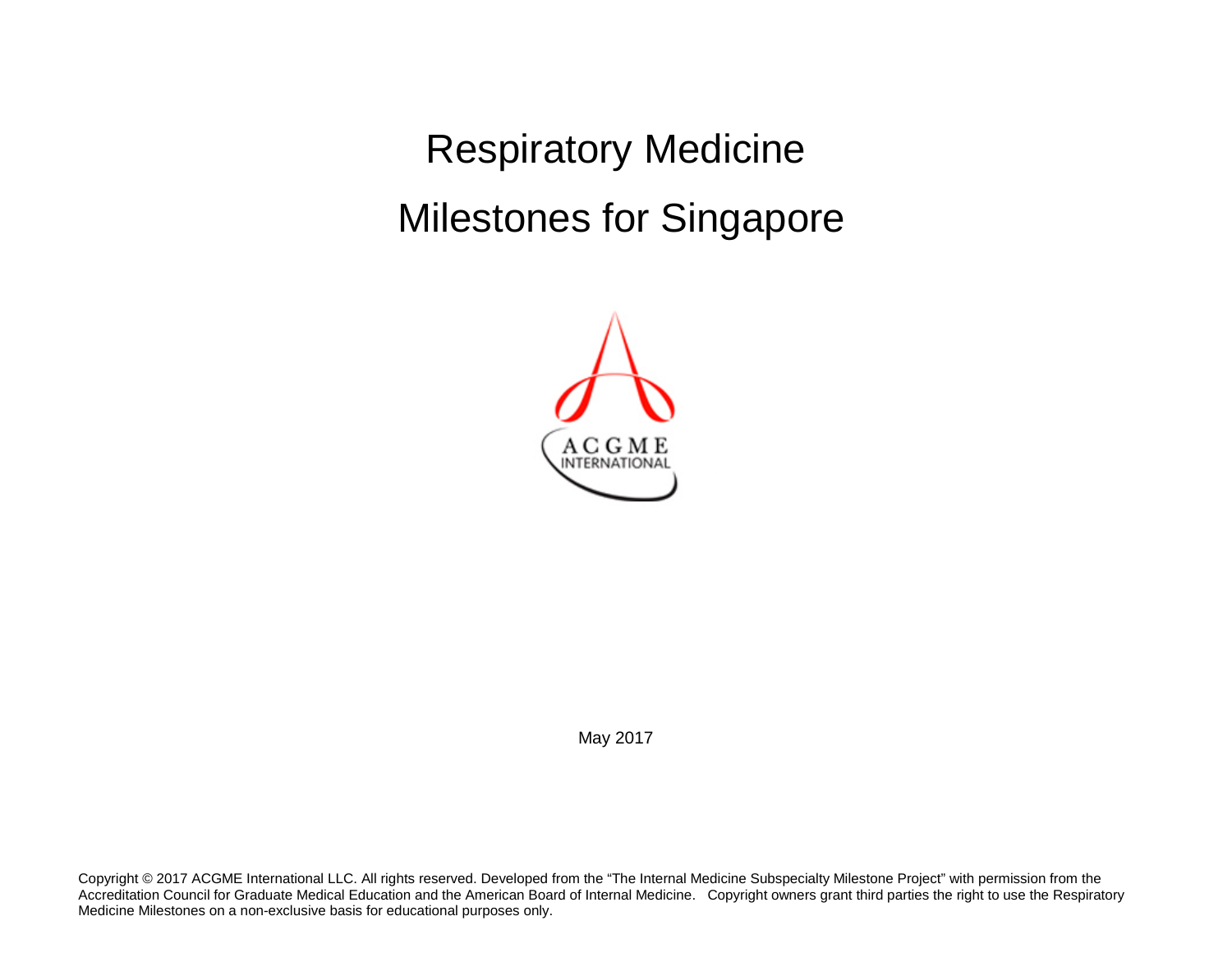The Milestones are designed only for use in evaluation of fellows in the context of their participation in ACGME-I-accredited fellowship programs. The Milestones provide a framework for the assessment of the development of the fellow in key dimensions of the elements of physician competency in a subspecialty. They neither represent the entirety of the dimensions of the six domains of physician competency, nor are they designed to be relevant in any other context.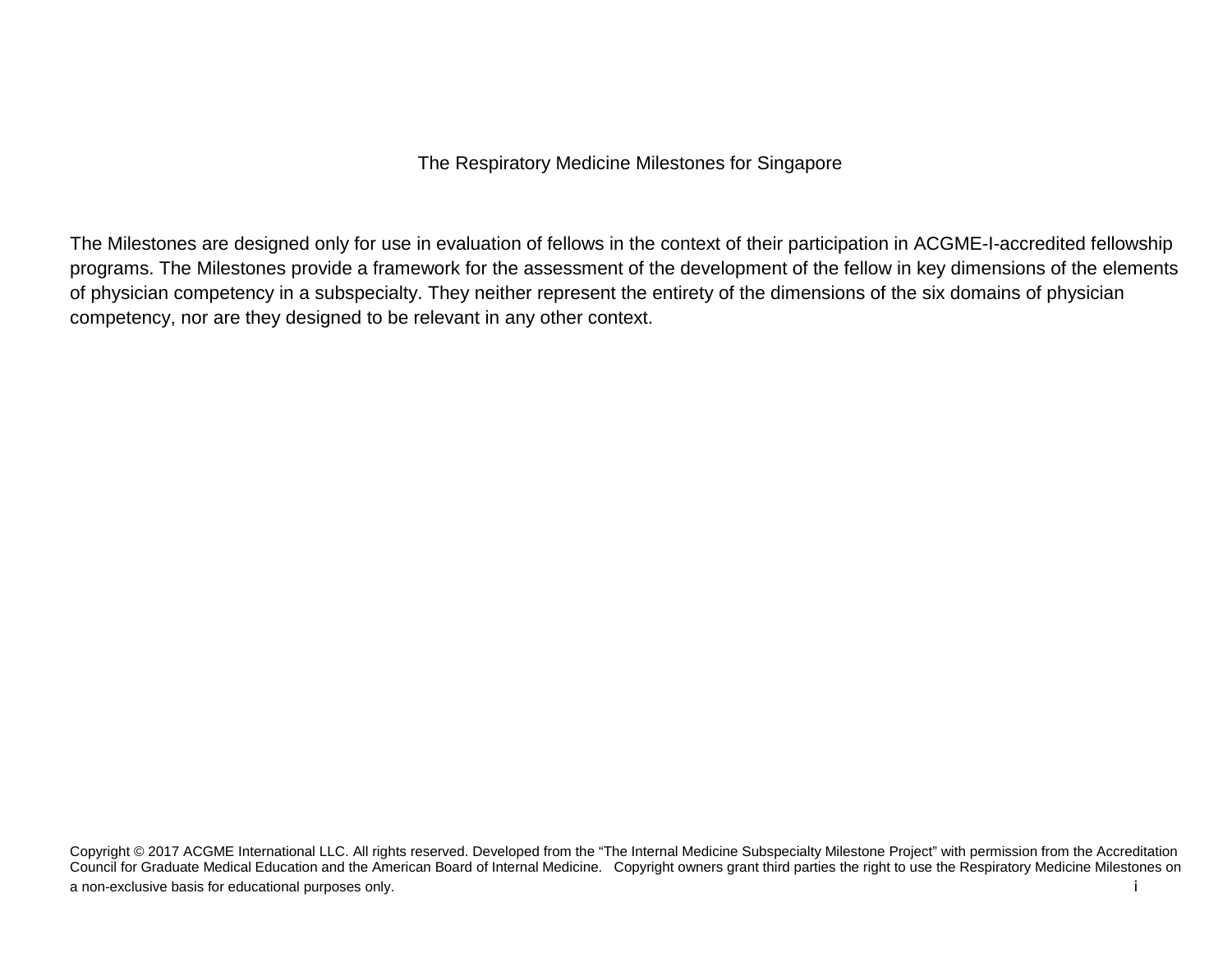## **Milestones Reporting**

This document presents milestones designed for programs to use in semi-annual review of fellow performance and reporting to the ACGME-I. Milestones are knowledge, skills, attitudes, and other attributes for each of the ACGME-I competencies organized in a developmental framework from less to more advanced. They are descriptors and targets for fellow performance as a learner moves from entry into their program through graduation.

For each period, review and reporting will involve selecting milestone levels that best describe each fellow's current performance and attributes. Milestones are arranged in numbered levels. Tracking from "Level 1" to "Level 5" is synonymous with moving from novice to expert in the subspecialty. These levels do not correspond with time in the educational program. Dependent upon previous education and experience, fellows may enter a program at varying points in the Milestones.

Selection of a level implies that the fellow substantially demonstrates the milestones in that level, as well as those in lower levels (see the diagram on page v).

**Level 1:** The fellow demonstrates milestones expected of an incoming fellow.

**Level 2:** The fellow is advancing and demonstrates additional milestones, but is not yet performing at a mid- fellowship level.

**Level 3:** The fellow continues to advance and demonstrate additional milestones; the fellow demonstrates the majority of milestones targeted for fellowship in this sub-competency.

**Level 4:** The fellow has advanced so that he or she now substantially demonstrates the milestones targeted for fellowship. This level is designed as the graduation target.

**Level 5:** The fellow has advanced beyond performance targets set for fellowship and is demonstrating "aspirational" goals which might describe the performance of someone who has been in practice for several years. It is expected that only a few exceptional fellows will reach this level.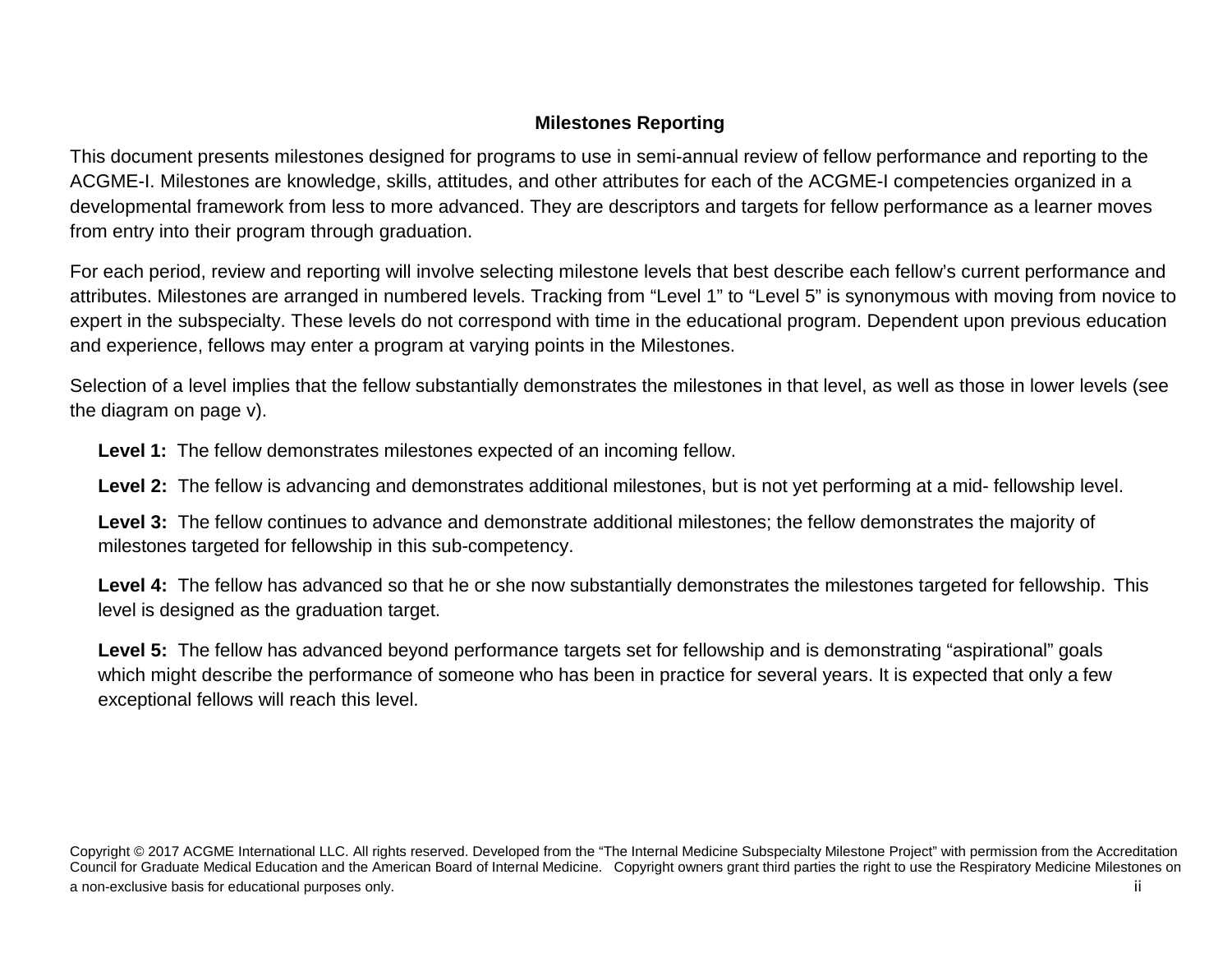## **Additional Notes**

The "Level 4" Milestones are designed as the graduation *target* and *do not* represent a graduation *requirement*. Making decisions about readiness for graduation is the purview of the program director. Study of Milestones performance data will be required before the ACGME-I and its partners will be able to determine whether milestones in the first four levels appropriately represent the developmental framework, and whether Milestone data overall are of sufficient quality to be used for high-stakes decisions.

*Answers to Frequently Asked Questions about Milestones are posted on the ACGME-I website.*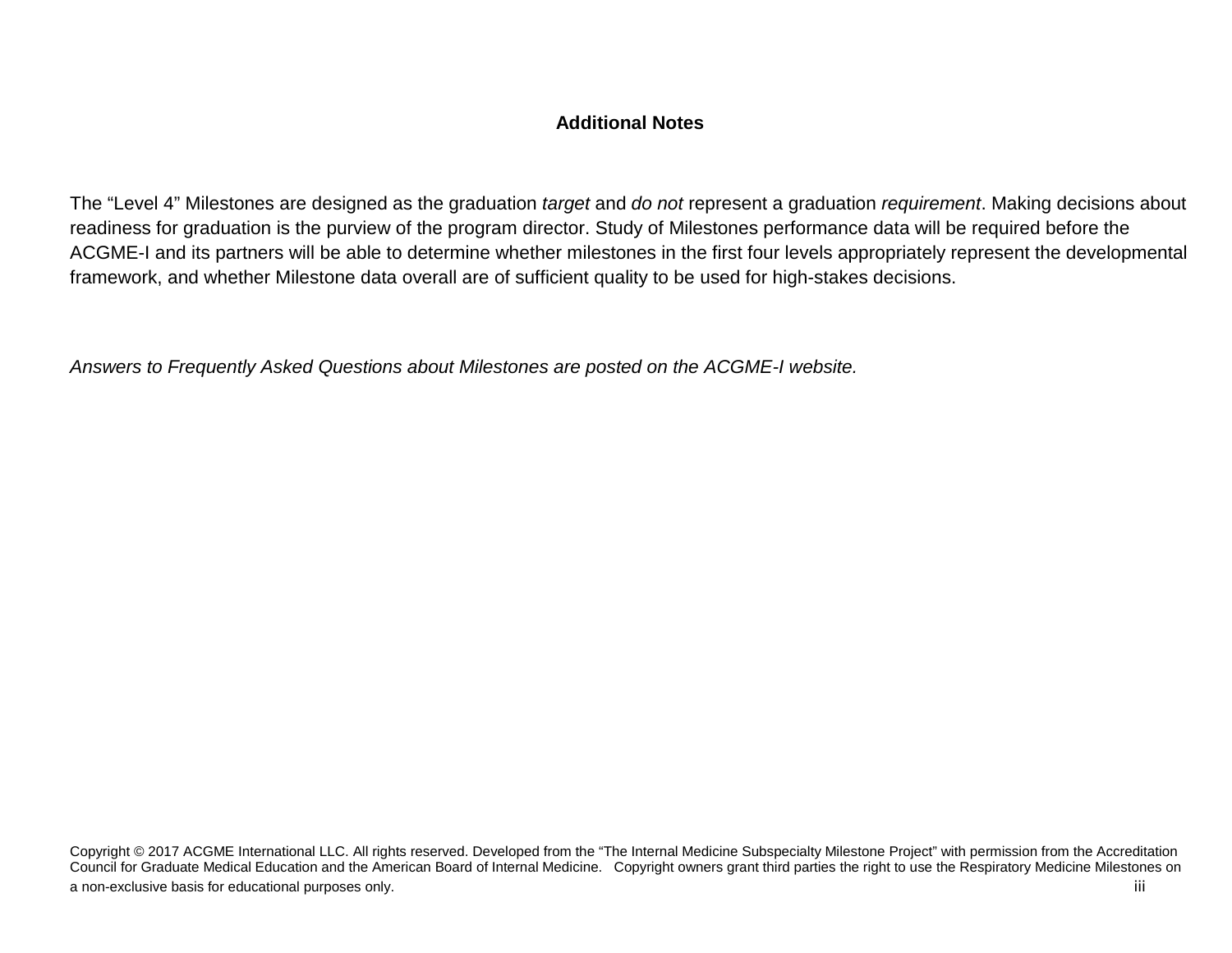The diagram below presents an example set of milestones for one sub-competency in the same format as the ACGME-I Report Worksheet. For each reporting period, a learner's performance on the milestones for each sub-competency will be indicated by selecting the level of milestones that best describes that learner's performance in relation to those milestones.

| Systems-Based Practice 1: Patient Safety and Quality Improvement                                                                                           |                                                                                                                                      |                                                                                                                                                                                                      |                                                                                                                     |                                                                                                                       |
|------------------------------------------------------------------------------------------------------------------------------------------------------------|--------------------------------------------------------------------------------------------------------------------------------------|------------------------------------------------------------------------------------------------------------------------------------------------------------------------------------------------------|---------------------------------------------------------------------------------------------------------------------|-----------------------------------------------------------------------------------------------------------------------|
| Level 1                                                                                                                                                    | Level <sub>2</sub>                                                                                                                   | Level 3                                                                                                                                                                                              | Level 4                                                                                                             | Level 5                                                                                                               |
| Demonstrates<br>knowledge of common<br>patient safety events                                                                                               | Identifies system<br>factors that lead to<br>patient safety events                                                                   | Participates in analysis<br>of patient safety events<br>(simulated or actual)                                                                                                                        | Conducts analysis of<br>patient safety events<br>and offers error<br>prevention strategies<br>(simulated or actual) | Actively engages teams<br>and processes to<br>modify systems to<br>prevent patient safety<br>events                   |
| Demonstrates<br>knowledge of how to<br>report patient safety<br>events                                                                                     | Reports patient safety<br>events through<br>institutional reporting<br>systems (actual or<br>simulated)                              | Participates in<br>disclosure of patient<br>safety events to<br>patients and families<br>(simulated or actual)                                                                                       | Discloses patient safety<br>events to patients and<br>families (simulated or<br>actual)<br>Demonstrates the skills  | Role models or mentors<br>others in the disclosure<br>of patient safety events                                        |
| Demonstrates<br>knowledge of basic<br>quality improvement<br>methodologies and<br>metrics                                                                  | Describes local quality<br>improvement initiatives<br>(e.g., community<br>vaccination rate.<br>infection rate, smoking<br>cessation) | Participates in local<br>quality improvement<br>initiatives                                                                                                                                          | required to identify,<br>develop, implement, and<br>analyze a quality<br>improvement project                        | Creates, implements,<br>and assesses quality<br>improvement initiatives<br>at the institutional or<br>community level |
|                                                                                                                                                            |                                                                                                                                      |                                                                                                                                                                                                      |                                                                                                                     |                                                                                                                       |
| Comments:                                                                                                                                                  |                                                                                                                                      |                                                                                                                                                                                                      |                                                                                                                     | Not yet achieved Level 1                                                                                              |
| Selecting a response box in the middle<br>of a level implies that milestones in<br>that level and in lower levels have been<br>substantially demonstrated. |                                                                                                                                      | Selecting a response box on the line in<br>between levels indicates that milestones in<br>lower levels have been substantially<br>demonstrated as well as some milestones in<br>the higher level(s). |                                                                                                                     |                                                                                                                       |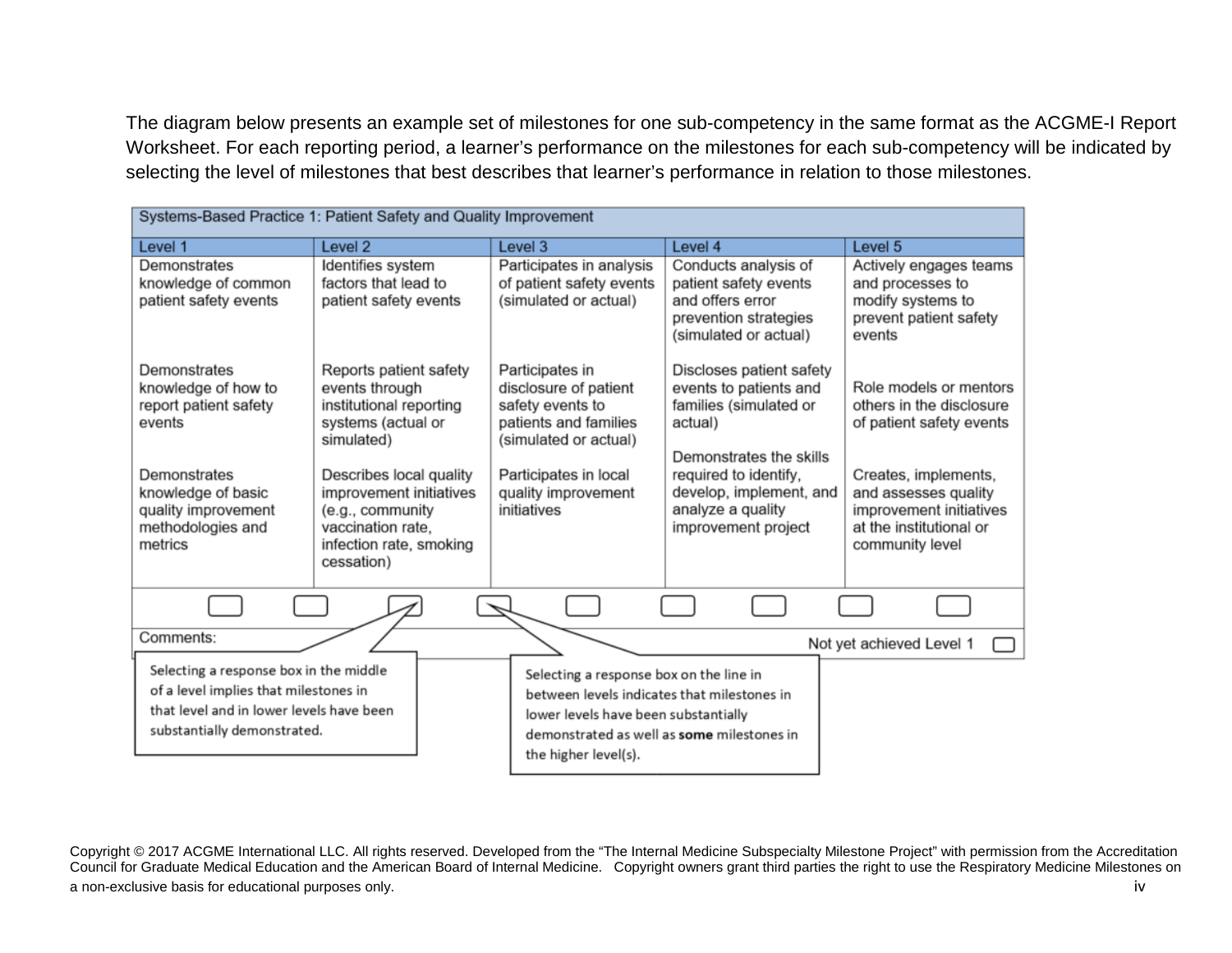| <b>Patient Care 1: Management of the Pulmonary Patient</b>                                   |                                                                       |                                                         |                                                         |                                                                                                                                                         |
|----------------------------------------------------------------------------------------------|-----------------------------------------------------------------------|---------------------------------------------------------|---------------------------------------------------------|---------------------------------------------------------------------------------------------------------------------------------------------------------|
| Level 1                                                                                      | Level 2                                                               | Level 3                                                 | Level 4                                                 | Level 5                                                                                                                                                 |
| Requires prompting to<br>take relevant history or<br>elicit relevant physical<br>examination | Assesses and cares for<br>patients with general<br>medical conditions | Assesses and manages<br>general pulmonary<br>conditions | Assesses and manages<br>complex pulmonary<br>conditions | Role models and teaches<br>the effective use of history<br>and physical examination<br>skills to minimize the need<br>for further diagnostic<br>testing |
|                                                                                              |                                                                       |                                                         |                                                         |                                                                                                                                                         |
| Comments:                                                                                    |                                                                       |                                                         |                                                         | Not Yet Achieved Level 1                                                                                                                                |

Copyright © 2017 ACGME International LLC. All rights reserved. Developed from the "The Internal Medicine Subspecialty Milestone Project" with permission from the Accreditation Council for Graduate Medical Education and the American Board of Internal Medicine. Copyright owners grant third parties the right to use the Respiratory Medicine Milestones on a non-exclusive basis for educational purposes only. The state of the state of the state of the state of the state of the state of the state of the state of the state of the state of the state of the state of the state of th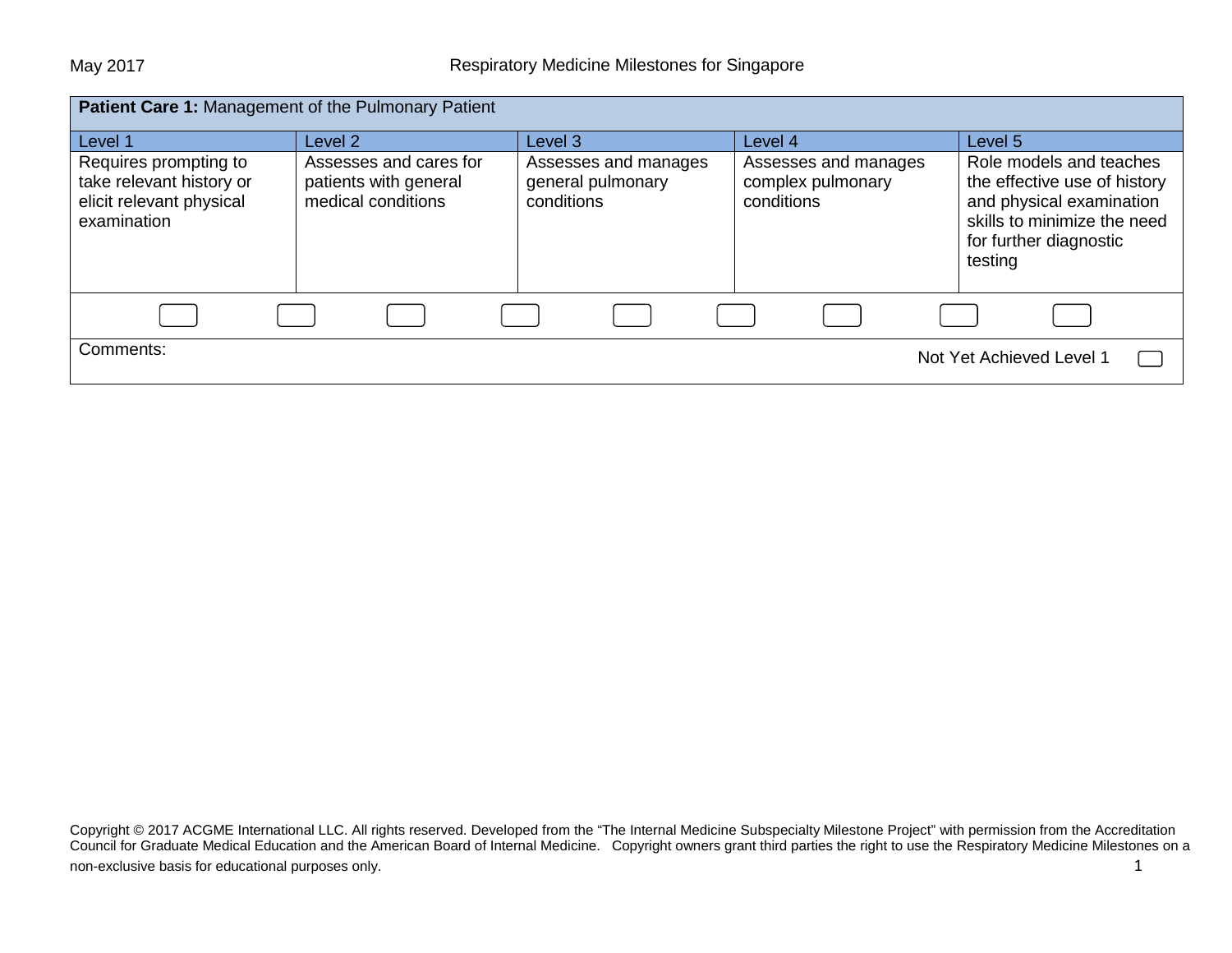| Patient Care 2: Demonstrates Skill in Utilizing and Performing Invasive Procedures                                               |                                                          |                                                                                                                    |                                                                                                                                                                                                                                                                                      |                                                                                                                                                                                                                                                                                                                                                                                            |
|----------------------------------------------------------------------------------------------------------------------------------|----------------------------------------------------------|--------------------------------------------------------------------------------------------------------------------|--------------------------------------------------------------------------------------------------------------------------------------------------------------------------------------------------------------------------------------------------------------------------------------|--------------------------------------------------------------------------------------------------------------------------------------------------------------------------------------------------------------------------------------------------------------------------------------------------------------------------------------------------------------------------------------------|
| Level 1                                                                                                                          | Level <sub>2</sub>                                       | Level 3                                                                                                            | Level 4                                                                                                                                                                                                                                                                              | Level 5                                                                                                                                                                                                                                                                                                                                                                                    |
| Has observed the required<br>number of procedures<br>performed by supervisor                                                     | Performs procedure<br>safely under direct<br>supervision | Performs procedure safely<br>and achieves intended<br>standard of clinical<br>outcomes under direct<br>supervision | Performs procedure safely<br>and achieves intended<br>standard of clinical<br>outcomes under minimal<br>direct supervision                                                                                                                                                           | Performs procedure safely<br>and achieves intended<br>standard of clinical<br>outcomes independently                                                                                                                                                                                                                                                                                       |
| Has basic<br>understanding of<br>indications,<br>contraindications, and<br>risks of, and alternatives<br>for invasive procedures |                                                          |                                                                                                                    | Demonstrates a<br>comprehensive<br>understanding of<br>indications,<br>contraindications, and risks<br>of, and alternatives for<br>procedures<br>Quantifies evidence for<br>risk-benefit analysis during<br>obtainment of informed<br>consent for complex<br>procedures or therapies | Demonstrates skill to<br>independently perform and<br>interpret complex invasive<br>procedures that are<br>anticipated for future<br>practice<br>Demonstrates expertise to<br>teach and supervise others<br>in the performance of<br>invasive procedures<br>Designs consent<br>instrument for a human<br>subject research study;<br>files an Institution Review<br>Board (IRB) application |
|                                                                                                                                  |                                                          |                                                                                                                    |                                                                                                                                                                                                                                                                                      |                                                                                                                                                                                                                                                                                                                                                                                            |
| Comments:<br>Not Yet Achieved Level 1                                                                                            |                                                          |                                                                                                                    |                                                                                                                                                                                                                                                                                      |                                                                                                                                                                                                                                                                                                                                                                                            |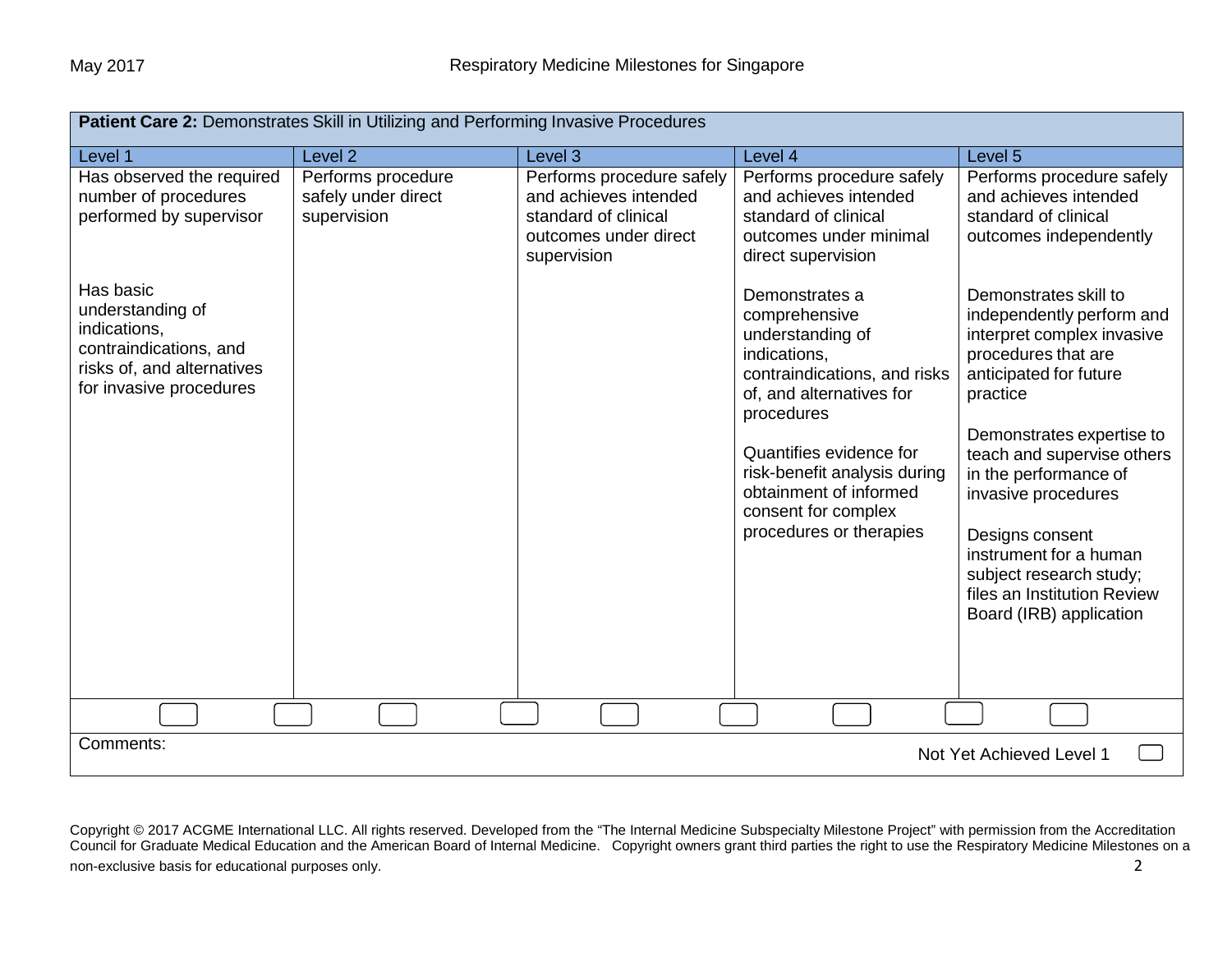| <b>Patient Care 3: Performing and Interpreting Pulmonary Function Testing and Other Advanced Tests</b> |                                                                    |                                                                                              |                                                                                 |                                                                                                  |
|--------------------------------------------------------------------------------------------------------|--------------------------------------------------------------------|----------------------------------------------------------------------------------------------|---------------------------------------------------------------------------------|--------------------------------------------------------------------------------------------------|
| Level 1                                                                                                | Level 2                                                            | Level 3                                                                                      | Level 4                                                                         | Level 5                                                                                          |
| Lists indications and<br>contraindications for<br>pulmonary function<br>tests                          | Interprets pulmonary<br>function tests under direct<br>supervision | Performs, interprets, and<br>applies pulmonary<br>function tests under direct<br>supervision | Performs, interprets, and<br>applies pulmonary function<br>tests independently  | Interprets and applies<br>cardiopulmonary exercise<br>testing independently                      |
| Observes performance<br>of pulmonary function<br>tests                                                 |                                                                    |                                                                                              | Interprets and applies<br>cardiopulmonary exercise<br>testing under supervision | Interprets and applies<br>complex pulmonary<br>function tests                                    |
|                                                                                                        |                                                                    |                                                                                              |                                                                                 | Designs consent<br>instrument for a human<br>subject research study;<br>files an IRB application |
|                                                                                                        |                                                                    |                                                                                              |                                                                                 |                                                                                                  |
| Comments:<br>Not Yet Achieved Level 1                                                                  |                                                                    |                                                                                              |                                                                                 |                                                                                                  |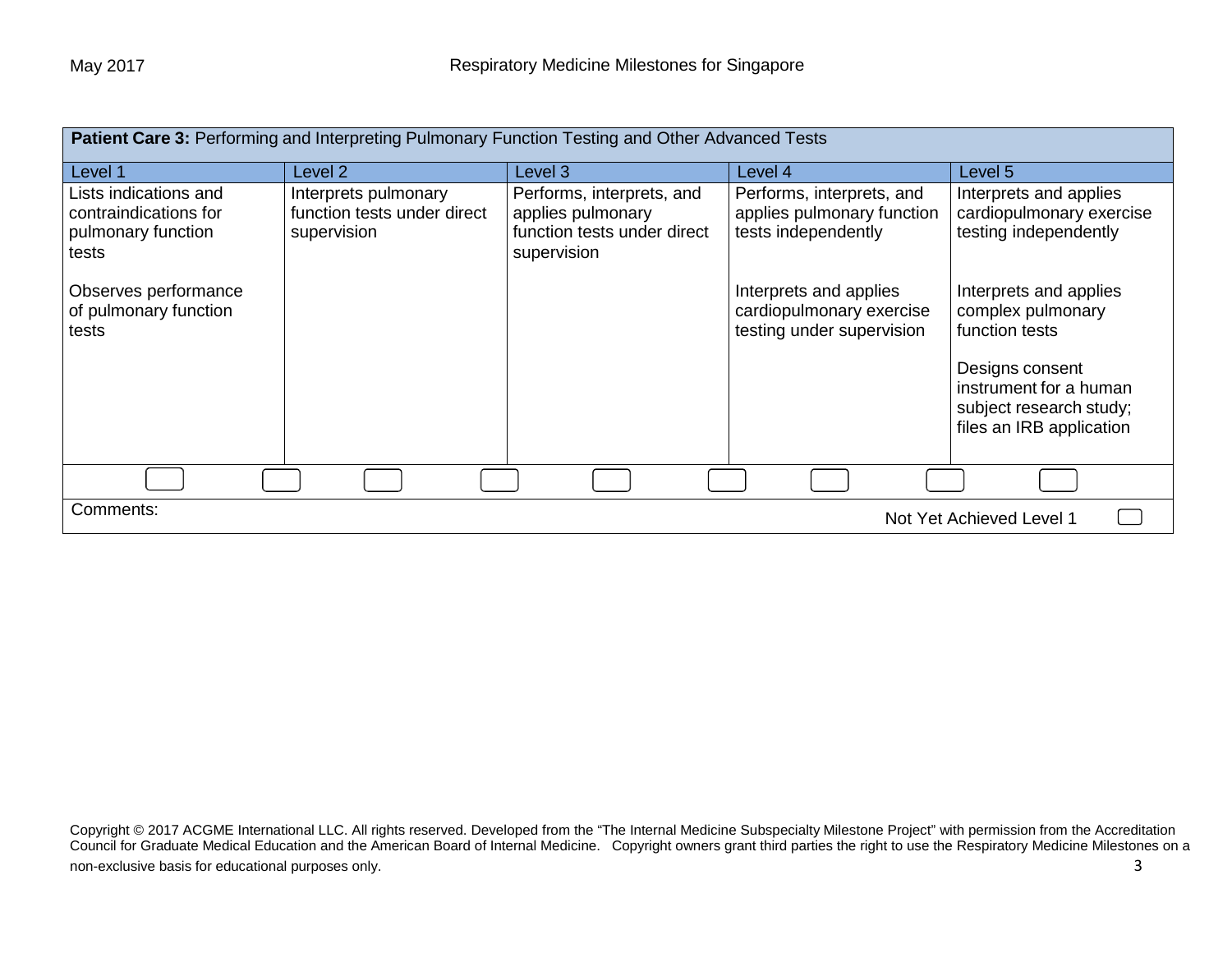| Patient Care 4: Providing Respiratory Consultative Care to other Disciplines                               |                                                                            |                                                                             |                                                                                                                            |                                                                                                                 |
|------------------------------------------------------------------------------------------------------------|----------------------------------------------------------------------------|-----------------------------------------------------------------------------|----------------------------------------------------------------------------------------------------------------------------|-----------------------------------------------------------------------------------------------------------------|
| Level 1                                                                                                    | Level 2                                                                    | Level 3                                                                     | Level 4                                                                                                                    | Level 5                                                                                                         |
| Observes and<br>understands provision of<br>respiratory consultative<br>care as provided by<br>supervision | Provides basic respiratory<br>consultative care with<br>direct supervision | Provides basic respiratory<br>consultative care with<br>minimal supervision | Provides comprehensive<br>respiratory consultative<br>care for basic respiratory<br>conditions with minimal<br>supervision | Provides comprehensive<br>respiratory care for<br>complex respiratory<br>conditions with minimal<br>supervision |
|                                                                                                            |                                                                            |                                                                             |                                                                                                                            |                                                                                                                 |
| Not Yet Achieved Level 1<br>Comments:                                                                      |                                                                            |                                                                             |                                                                                                                            |                                                                                                                 |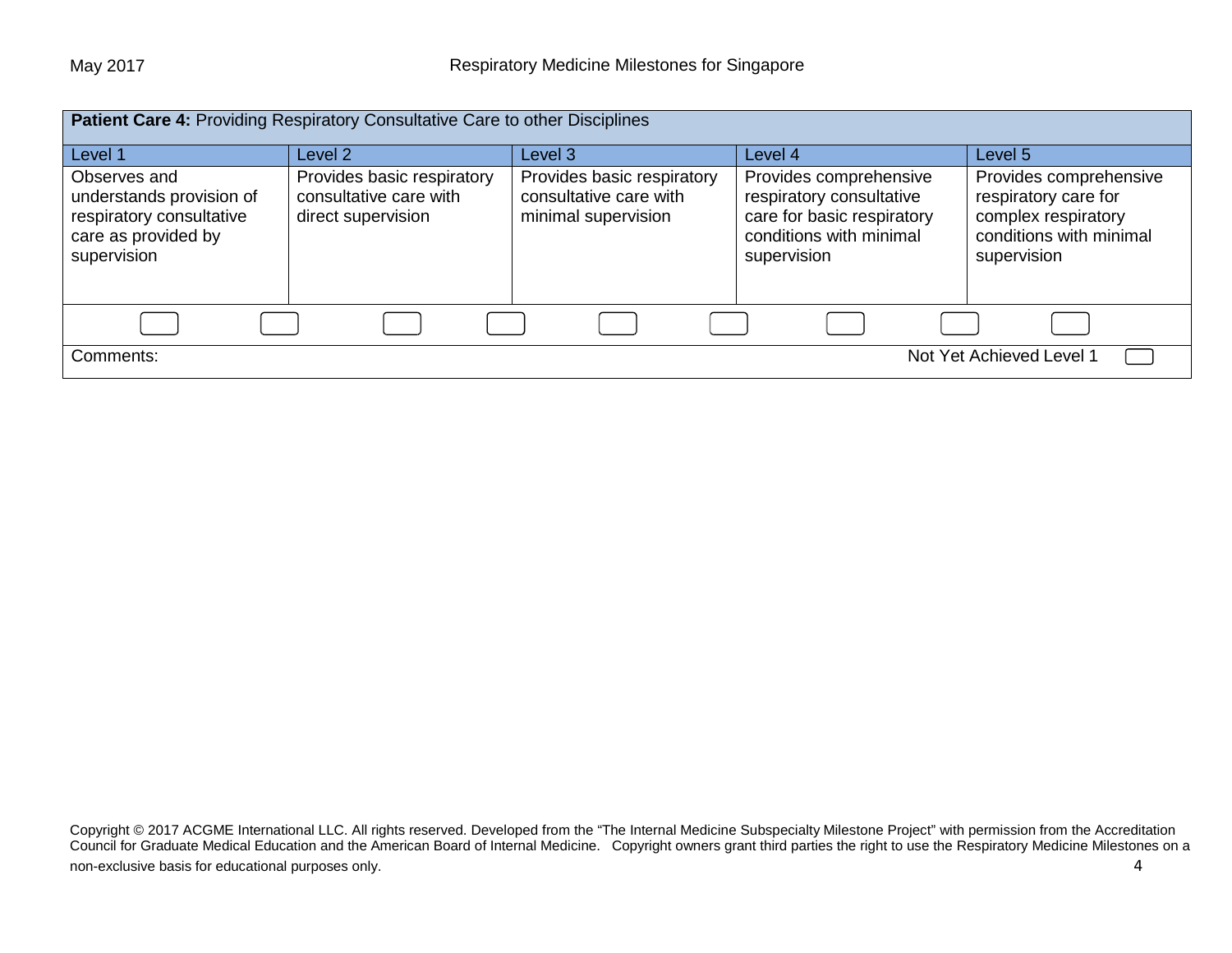| <b>Medical Knowledge 1: Clinical Knowledge</b>                                                                                                                  |                                                                                                                                                                                                                     |                                                                                                                                                                                                                       |                                                                                                                                                                                                          |                                                                                                                                                                                                                                                               |
|-----------------------------------------------------------------------------------------------------------------------------------------------------------------|---------------------------------------------------------------------------------------------------------------------------------------------------------------------------------------------------------------------|-----------------------------------------------------------------------------------------------------------------------------------------------------------------------------------------------------------------------|----------------------------------------------------------------------------------------------------------------------------------------------------------------------------------------------------------|---------------------------------------------------------------------------------------------------------------------------------------------------------------------------------------------------------------------------------------------------------------|
| Level 1                                                                                                                                                         | Level 2                                                                                                                                                                                                             | Level 3                                                                                                                                                                                                               | Level 4                                                                                                                                                                                                  | Level 5                                                                                                                                                                                                                                                       |
| Demonstrates a basic<br>scientific knowledge of<br>respiratory physiology<br>and pathophysiology of<br>thoracic disease,<br>required to provide<br>patient care | Applies basic scientific<br>knowledge of<br>respiratory physiology<br>and pathophysiology of<br>thoracic disease<br>required to provide care<br>for common<br>respiratory<br>conditions under<br>direct supervision | Applies advanced<br>scientific knowledge of<br>respiratory physiology<br>and pathophysiology of<br>thoracic disease<br>required to provide care<br>for common respiratory<br>conditions under indirect<br>supervision | Applies advanced<br>scientific knowledge of<br>respiratory physiology<br>and pathophysiology of<br>thoracic disease<br>required to provide<br>unsupervised care for<br>complex respiratory<br>conditions | Supervises the<br>application of advanced<br>scientific knowledge of<br>respiratory physiology<br>and pathophysiology of<br>thoracic disease<br>required to successfully<br>diagnose and treat<br>medically uncommon,<br>ambiguous, and complex<br>conditions |
|                                                                                                                                                                 |                                                                                                                                                                                                                     |                                                                                                                                                                                                                       |                                                                                                                                                                                                          |                                                                                                                                                                                                                                                               |
| Comments:<br>Not Yet Achieved Level 1                                                                                                                           |                                                                                                                                                                                                                     |                                                                                                                                                                                                                       |                                                                                                                                                                                                          |                                                                                                                                                                                                                                                               |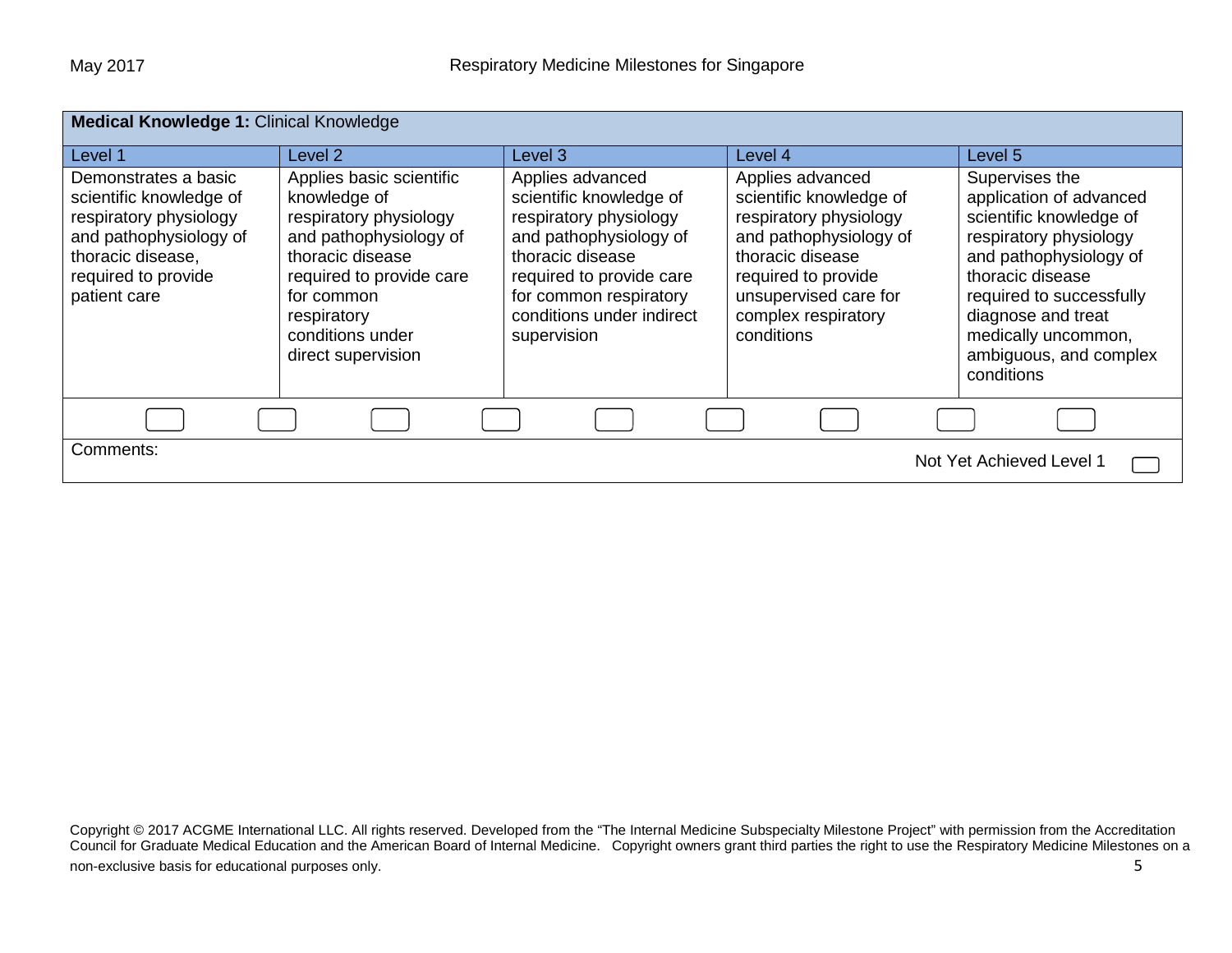| Medical Knowledge 2: Knowledge of Diagnostic Testing and Procedures                                                     |                                                                                                                            |                                                                                                                      |                                                                                                                                                      |                                                                                                      |
|-------------------------------------------------------------------------------------------------------------------------|----------------------------------------------------------------------------------------------------------------------------|----------------------------------------------------------------------------------------------------------------------|------------------------------------------------------------------------------------------------------------------------------------------------------|------------------------------------------------------------------------------------------------------|
| Level 1                                                                                                                 | Level <sub>2</sub>                                                                                                         | Level <sub>3</sub>                                                                                                   | Level 4                                                                                                                                              | Level <sub>5</sub>                                                                                   |
| Demonstrates a<br>limited foundational<br>knowledge to apply<br>diagnostic testing and<br>procedures to patient<br>care | Inconsistently interprets<br>basic diagnostic tests<br>accurately                                                          | <b>Consistently interprets</b><br>basic diagnostic tests<br>accurately                                               | Interprets complex<br>diagnostic tests accurately<br>while accounting for<br>limitations and biases                                                  | Anticipates and accounts<br>for subtle nuances of<br>interpreting diagnostic<br>tests and procedures |
|                                                                                                                         | Demonstrates limited<br>knowledge of the<br>concepts of pre-test<br>probability and test<br>performance<br>characteristics | Needs assistance to<br>understand the concepts<br>of pre-test probability and<br>test performance<br>characteristics | Knows the indications for,<br>and limitations of,<br>diagnostic testing and<br>procedures                                                            | Pursues knowledge of<br>new and emerging<br>diagnostic tests and<br>procedures                       |
|                                                                                                                         | Minimally understands<br>the rationale and risks<br>associated with common<br>procedures                                   | Fully understands the<br>rationale and risks<br>associated with common<br>procedures                                 | Understands the concepts<br>of pre-test probability and<br>test performance<br>characteristics<br>Teaches the rationale and<br>risks associated with |                                                                                                      |
|                                                                                                                         |                                                                                                                            |                                                                                                                      | common procedures and<br>anticipates potential<br>complications of<br>procedures                                                                     |                                                                                                      |
|                                                                                                                         |                                                                                                                            |                                                                                                                      |                                                                                                                                                      |                                                                                                      |
| Comments:<br>Not Yet Achieved Level 1                                                                                   |                                                                                                                            |                                                                                                                      |                                                                                                                                                      |                                                                                                      |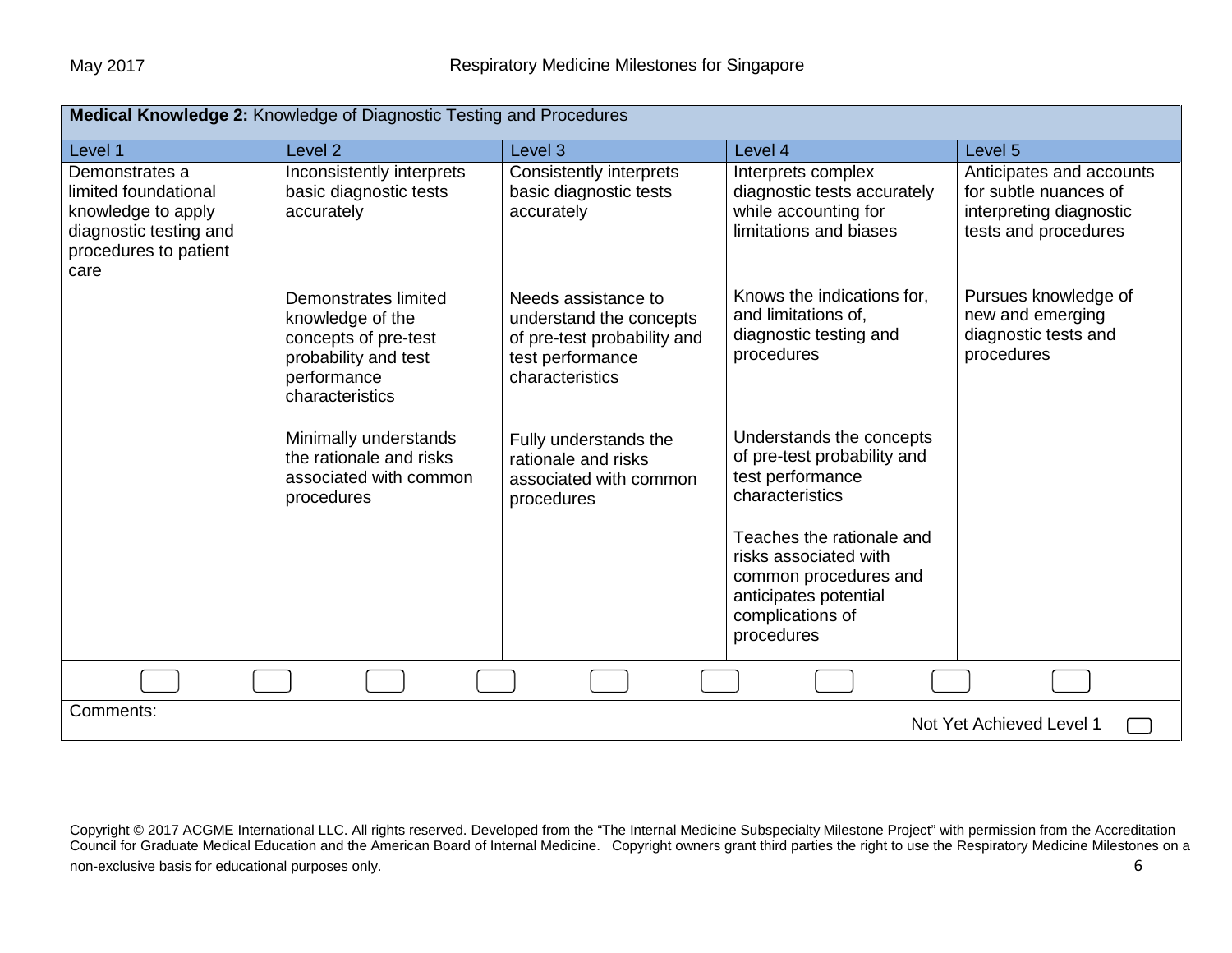| <b>Medical Knowledge 3: Scholarship</b>                                                                                                                                            |                                                                                                                                                                     |                                                                                                                                                                                                             |                                                                                                                                                                                    |                                                                                                                                |
|------------------------------------------------------------------------------------------------------------------------------------------------------------------------------------|---------------------------------------------------------------------------------------------------------------------------------------------------------------------|-------------------------------------------------------------------------------------------------------------------------------------------------------------------------------------------------------------|------------------------------------------------------------------------------------------------------------------------------------------------------------------------------------|--------------------------------------------------------------------------------------------------------------------------------|
| Level 1                                                                                                                                                                            | Level <sub>2</sub>                                                                                                                                                  | Level <sub>3</sub>                                                                                                                                                                                          | Level 4                                                                                                                                                                            | Level 5                                                                                                                        |
| <b>Foundation</b><br>Demonstrates a limited<br>awareness in scientific<br>inquiry or scholarly<br>productivity                                                                     | Interested in scholarly<br>activity, but does not<br>initiate or follow through                                                                                     | Identifies areas worthy of<br>scholarly investigation and<br>formulates a plan under<br>supervision of a mentor                                                                                             | Formulates ideas worthy of<br>scholarly investigation                                                                                                                              | Independently formulates<br>novel and important ideas<br>worthy of scholarly<br>investigation                                  |
| Investigation<br>Perform limited scholarly<br>investigation in the<br>specialty                                                                                                    | Performs a literature<br>search using relevant<br>scholarly sources to<br>identify pertinent articles                                                               | Critically reads scientific<br>literature and identifies<br>major methodological flaws<br>and inconsistencies within<br>or between publications                                                             | Collaborates with other<br>investigators to design and<br>complete a project related<br>to clinical practice, quality<br>improvement, patient<br>safety, education, or<br>research | Leads a scholarly project<br>advancing clinical practice,<br>quality improvement,<br>patient safety, education,<br>or research |
| <b>Analysis</b><br>Demonstrates limited<br>engagement in critical<br>thinking regarding clinical<br>practice, quality<br>improvement, patient<br>safety, education, or<br>research | Is aware of basic statistical<br>concepts, but has<br>incomplete understanding<br>of their application;<br>inconsistently identifies<br>methodological flaws        | Understands and is able to<br>apply basic statistical<br>concepts, and can identify<br>potential analytic methods<br>for data or problem<br>assessment                                                      | Critiques specialized<br>scientific literature<br>effectively                                                                                                                      | Obtains independent<br>research funding                                                                                        |
|                                                                                                                                                                                    | Communicates<br>rudimentary details of<br>scientific work, including<br>his or her own scholarly<br>work; needs to improve<br>ability to present in small<br>groups | Effectively presents at<br>journal club, quality<br>improvement meetings,<br>clinical conferences,<br>and/or is able to effectively<br>describe and discuss his or<br>her own scholarly work or<br>research | Dissects a problem into its<br>many component parts and<br>identifies strategies for<br>solving                                                                                    | Critiques specialized<br>scientific literature at a<br>level consistent with<br>participation in peer review                   |

Copyright © 2017 ACGME International LLC. All rights reserved. Developed from the "The Internal Medicine Subspecialty Milestone Project" with permission from the Accreditation Council for Graduate Medical Education and the American Board of Internal Medicine. Copyright owners grant third parties the right to use the Respiratory Medicine Milestones on a non-exclusive basis for educational purposes only. The matrix of the state of the state of the state of the state of the state of the state of the state of the state of the state of the state of the state of the state of t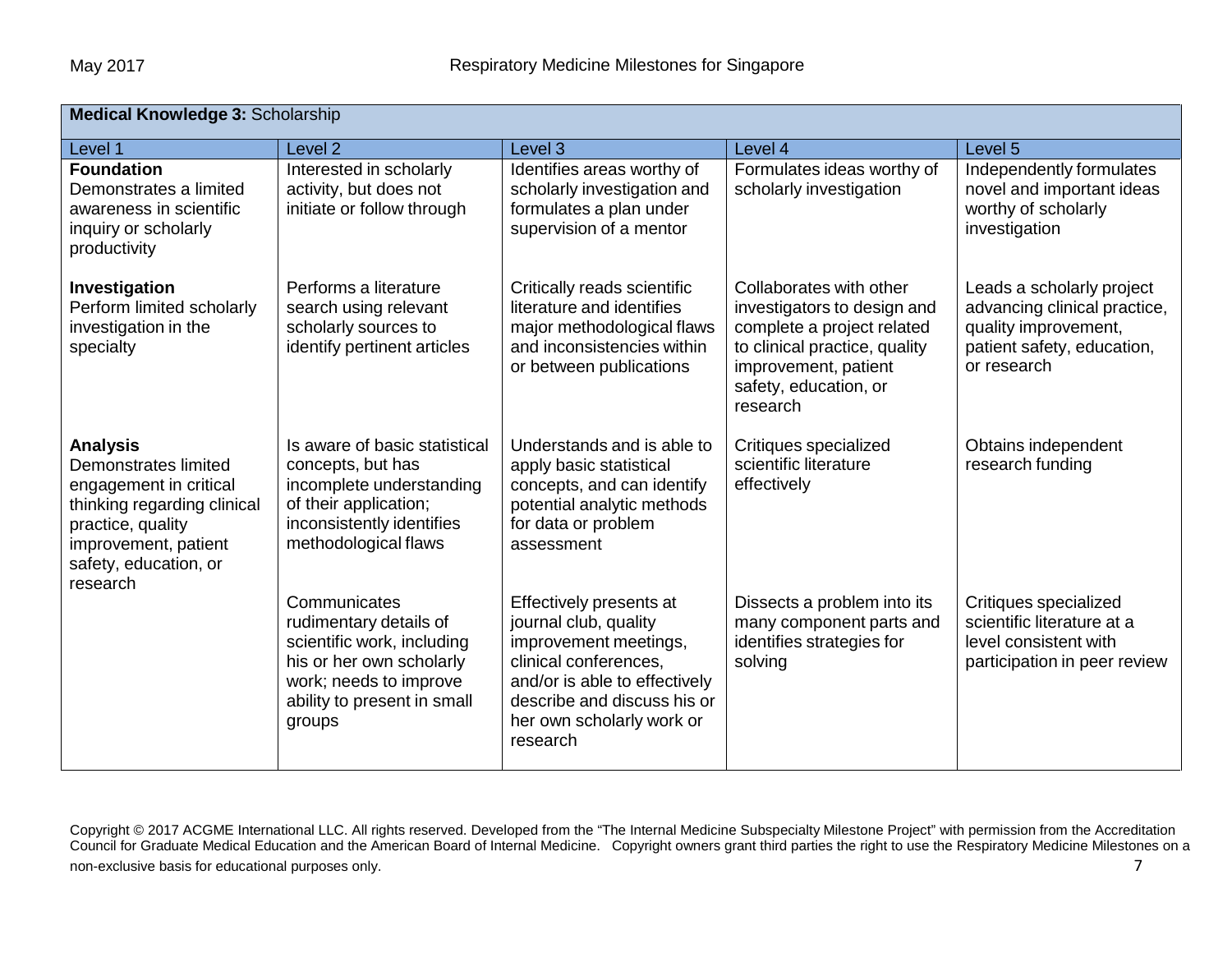|           |  | Uses analytical methods of<br>the field effectively                                                                                                                                                                                                         | Employs optimal statistical<br>techniques                                                                                                                          |
|-----------|--|-------------------------------------------------------------------------------------------------------------------------------------------------------------------------------------------------------------------------------------------------------------|--------------------------------------------------------------------------------------------------------------------------------------------------------------------|
|           |  | Presents scholarly activity<br>at local or regional<br>meetings, and/or submits<br>an abstract summarizing<br>scholarly work to<br>regional/state/ national<br>meetings, and/or publishes<br>non-peer-reviewed<br>manuscript(s) (reviews,<br>book chapters) | Teaches analytic methods<br>in chosen field to peers<br>and others                                                                                                 |
|           |  |                                                                                                                                                                                                                                                             | <b>Effectively presents</b><br>scholarly work at national<br>and international meetings                                                                            |
|           |  |                                                                                                                                                                                                                                                             | Publishes peer-reviewed<br>manuscript(s) containing<br>scholarly work (clinical<br>practice, quality<br>improvement, patient<br>safety, education, or<br>research) |
|           |  |                                                                                                                                                                                                                                                             |                                                                                                                                                                    |
| Comments: |  |                                                                                                                                                                                                                                                             | Not Yet Achieved Level 1                                                                                                                                           |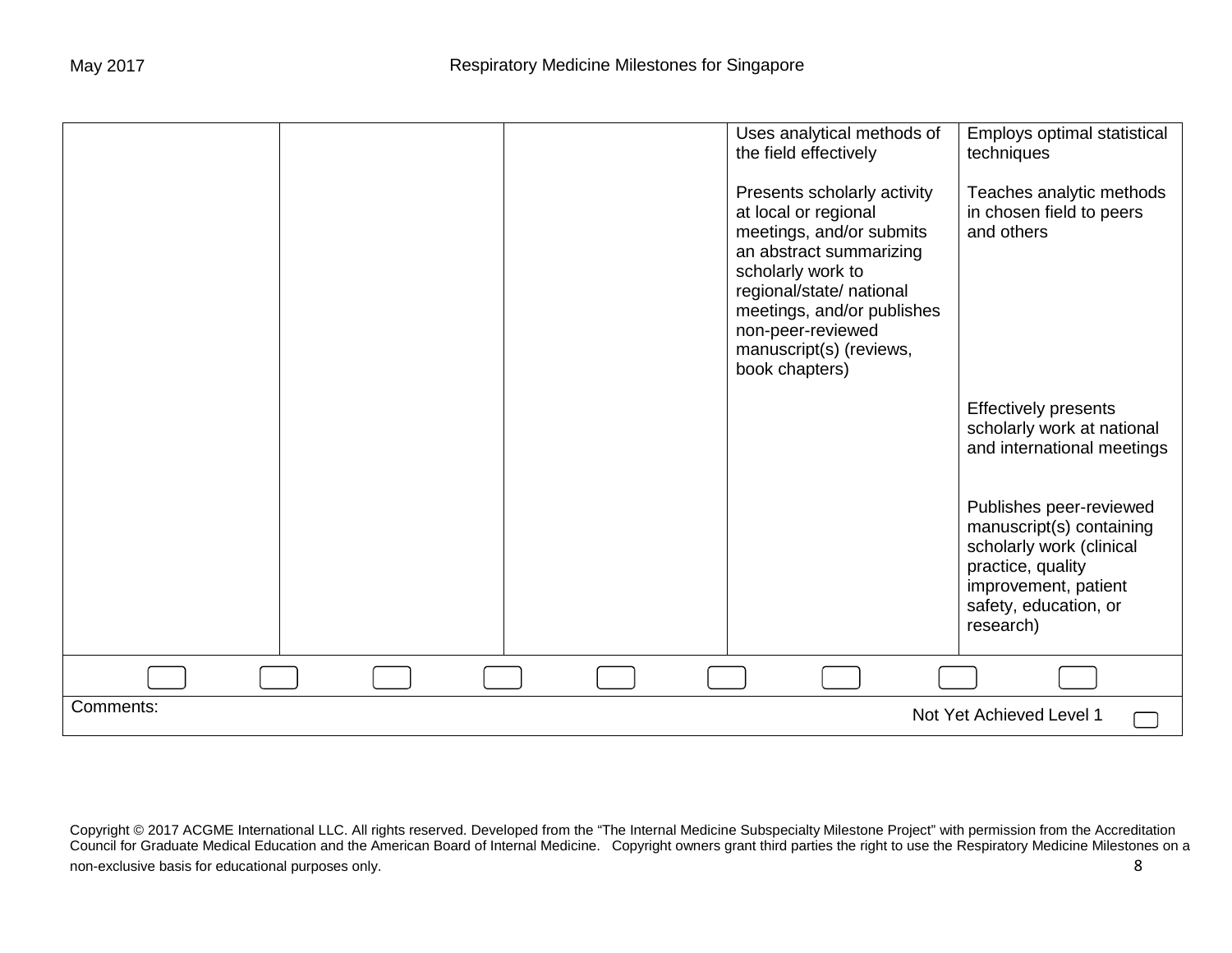| Systems-Based Practice 1: Patient Safety and Quality Improvement                       |                                                                                                                                   |                                                                                                             |                                                                                                                         |                                                                                                                       |
|----------------------------------------------------------------------------------------|-----------------------------------------------------------------------------------------------------------------------------------|-------------------------------------------------------------------------------------------------------------|-------------------------------------------------------------------------------------------------------------------------|-----------------------------------------------------------------------------------------------------------------------|
| Level 1                                                                                | Level 2                                                                                                                           | Level 3                                                                                                     | Level 4                                                                                                                 | Level 5                                                                                                               |
| Demonstrates knowledge<br>of common patient safety<br>events                           | Identifies system factors<br>that lead to patient safety<br>events                                                                | Participates in analysis of<br>patient safety events<br>(simulated or actual)                               | Conducts analysis of<br>patient safety events and<br>offers error prevention<br>strategies (simulated or<br>actual)     | Actively engages teams<br>and processes to modify<br>systems to prevent patient<br>safety events                      |
| Demonstrates knowledge<br>of how to report patient<br>safety events                    | Reports patient safety<br>events through<br>institutional reporting<br>systems (actual or<br>simulated)                           | Participates in disclosure<br>of patient safety events to<br>patients and families<br>(simulated or actual) | Discloses patient safety<br>events to patients and<br>families (simulated or<br>actual)                                 | Role models or mentors<br>others in the disclosure of<br>patient safety events                                        |
| Demonstrates knowledge<br>of basic quality<br>improvement<br>methodologies and metrics | Describes local quality<br>improvement initiatives<br>(e.g., community<br>vaccination rate, infection<br>rate, smoking cessation) | Participates in local quality<br>improvement initiatives                                                    | Demonstrates the skills<br>required to identify,<br>develop, implement, and<br>analyze a quality<br>improvement project | Creates, implements, and<br>assesses quality<br>improvement initiatives at<br>the institutional or<br>community level |
|                                                                                        |                                                                                                                                   |                                                                                                             |                                                                                                                         |                                                                                                                       |
| Comments:<br>Not Yet Achieved Level 1                                                  |                                                                                                                                   |                                                                                                             |                                                                                                                         |                                                                                                                       |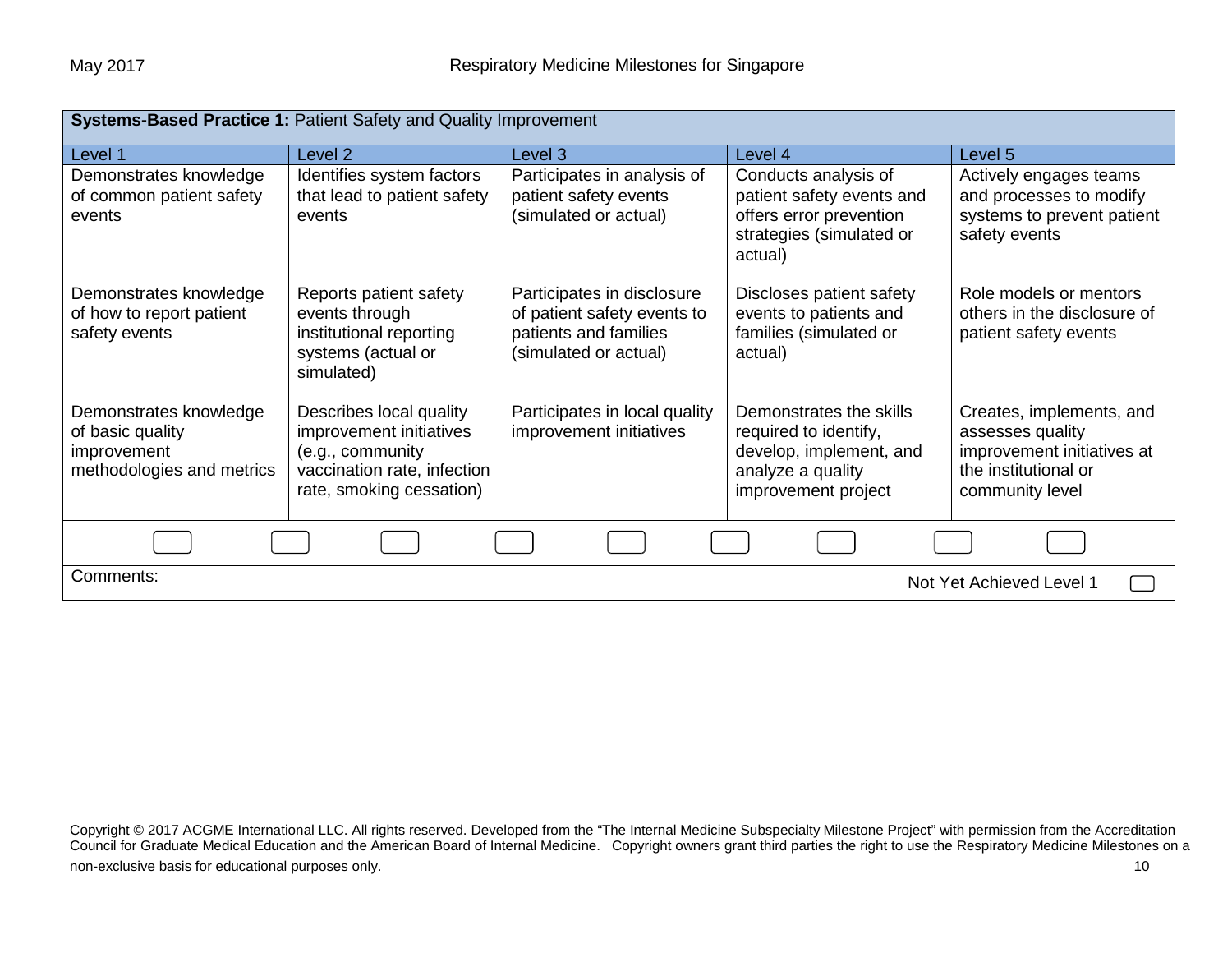| Systems-Based Practice 2: System Navigation for Patient-Centered Care                     |                                                                                                                                        |                                                                                                                                          |                                                                                                                                                                                |                                                                                                                                 |
|-------------------------------------------------------------------------------------------|----------------------------------------------------------------------------------------------------------------------------------------|------------------------------------------------------------------------------------------------------------------------------------------|--------------------------------------------------------------------------------------------------------------------------------------------------------------------------------|---------------------------------------------------------------------------------------------------------------------------------|
| Level 1                                                                                   | Level 2                                                                                                                                | Level 3                                                                                                                                  | Level 4                                                                                                                                                                        | Level 5                                                                                                                         |
| Demonstrates knowledge<br>of care coordination                                            | Coordinates care of<br>patients in routine clinical<br>situations effectively<br>utilizing the roles of the<br>interprofessional teams | Coordinates care of<br>patients in complex clinical<br>situations effectively<br>utilizing the roles of their<br>interprofessional teams | Role models effective<br>coordination of patient-<br>centered care among<br>different disciplines and<br>specialties                                                           | Analyzes the process of<br>care coordination and<br>leads in the design and<br>implementation of<br>improvements                |
| Identifies key elements for<br>safe and effective<br>transitions of care and<br>hand-offs | Performs safe and<br>effective transitions of<br>care/hand-offs in<br>routine clinical<br>situations                                   | Performs safe and<br>effective transitions of<br>care/hand-offs in<br>complex clinical<br>situations                                     | Role models and<br>advocates for safe and<br>effective transitions of<br>care/hand-offs within and<br>across health care delivery<br>systems, including<br>outpatient settings | Improves quality of<br>transitions of care within<br>and across health care<br>delivery systems to<br>optimize patient outcomes |
| Demonstrates knowledge<br>of population and<br>community health needs<br>and disparities  | Identifies specific<br>population and community<br>health needs and<br>inequities for their local<br>population                        | Uses local resources<br>effectively to meet the<br>needs of a patient<br>population and community                                        | Participates in changing<br>and adapting practice to<br>provide for the needs of<br>specific populations                                                                       | Leads innovations and<br>advocates for populations<br>and communities with<br>health care inequities                            |
|                                                                                           |                                                                                                                                        |                                                                                                                                          |                                                                                                                                                                                |                                                                                                                                 |
| Comments:<br>Not Yet Achieved Level 1                                                     |                                                                                                                                        |                                                                                                                                          |                                                                                                                                                                                |                                                                                                                                 |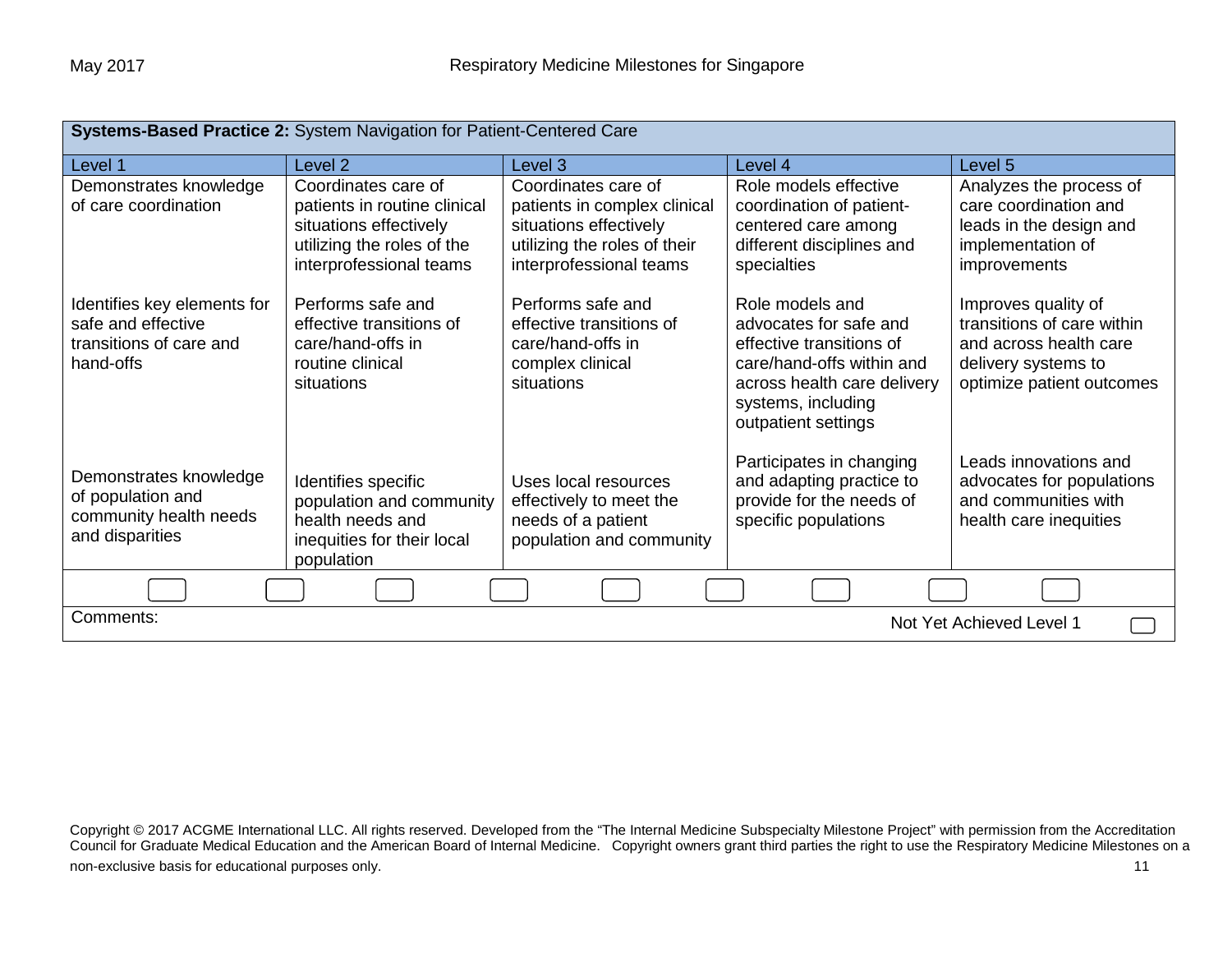| Systems-Based Practice 3: Physician Role in Health Care Systems                                                                                |                                                                                                                                  |                                                                                                                                                         |                                                                                                                                                                                                                             |                                                                                                                        |
|------------------------------------------------------------------------------------------------------------------------------------------------|----------------------------------------------------------------------------------------------------------------------------------|---------------------------------------------------------------------------------------------------------------------------------------------------------|-----------------------------------------------------------------------------------------------------------------------------------------------------------------------------------------------------------------------------|------------------------------------------------------------------------------------------------------------------------|
| Level 1                                                                                                                                        | Level <sub>2</sub>                                                                                                               | Level <sub>3</sub>                                                                                                                                      | Level 4                                                                                                                                                                                                                     | Level 5                                                                                                                |
| Identifies components of<br>the complex health care<br>system                                                                                  | Describes the physician's<br>role and how the<br>interrelated components of<br>complex health care<br>system impact patient care | Analyzes how personal<br>practice affects the system<br>(e.g., length of stay,<br>readmission rates, clinical<br>efficiency)                            | Manages the interrelated<br>components of the<br>complex health care<br>systems for efficient and<br>effective patient care                                                                                                 | Advocates for or leads<br>change to enhance<br>systems for high-value,<br>efficient, and effective<br>patient care     |
| Describes basic health<br>payment systems,<br>including government,<br>private, public, and<br>uninsured care and<br>different practice models | Delivers care informed by<br>patient-specific payment<br>model                                                                   | Utilizes shared decision<br>making in patient care,<br>taking into consideration<br>payment models<br>Identifies resources and<br>effectively plans for | Advocates for patient care<br>understanding the<br>limitations of each<br>patient's payment model<br>(e.g., community<br>resources, patient<br>assistance resources)<br>Describes basic elements<br>needed to transition to | Participates in advocacy<br>activities for health policy<br>to better align payment<br>systems with high-value<br>care |
|                                                                                                                                                |                                                                                                                                  | transition to practice (e.g.,<br>information technology,<br>legal, billing and coding,<br>financial, personnel)                                         | practice (e.g., contract<br>negotiations, malpractice<br>insurance, government<br>regulation, compliance)                                                                                                                   |                                                                                                                        |
|                                                                                                                                                |                                                                                                                                  |                                                                                                                                                         |                                                                                                                                                                                                                             |                                                                                                                        |
| Comments:<br>Not Yet Achieved Level 1                                                                                                          |                                                                                                                                  |                                                                                                                                                         |                                                                                                                                                                                                                             |                                                                                                                        |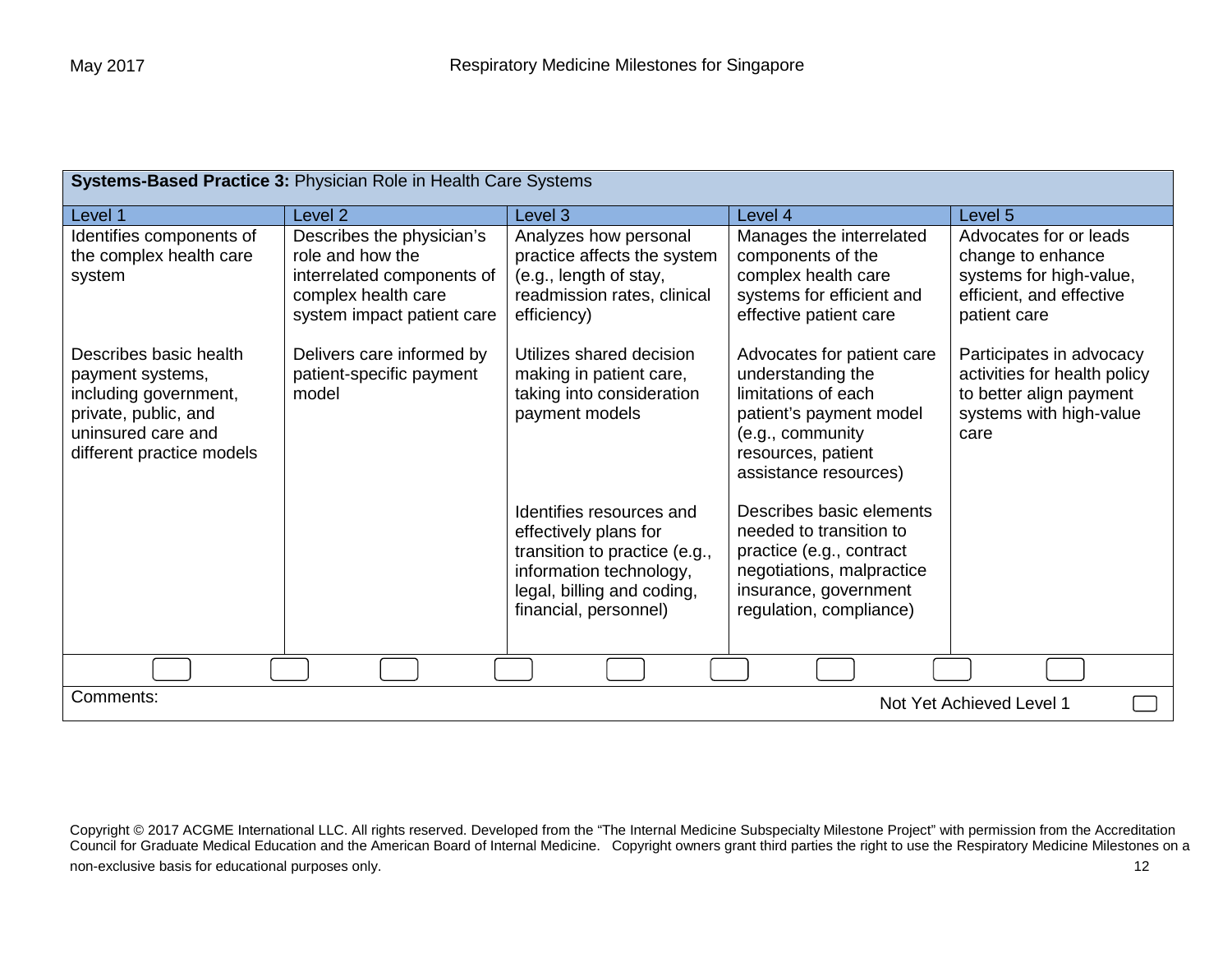| Practice-Based Learning and Improvement 1: Evidence-Based and Informed Practice                                                                                 |                                                                                                                             |                                                                                                                                  |                                                                                                                                                                    |                                                                                                                                                   |  |
|-----------------------------------------------------------------------------------------------------------------------------------------------------------------|-----------------------------------------------------------------------------------------------------------------------------|----------------------------------------------------------------------------------------------------------------------------------|--------------------------------------------------------------------------------------------------------------------------------------------------------------------|---------------------------------------------------------------------------------------------------------------------------------------------------|--|
| Level 1                                                                                                                                                         | Level 2                                                                                                                     | Level 3                                                                                                                          | Level 4                                                                                                                                                            | Level 5                                                                                                                                           |  |
| Demonstrates how to<br>access and use available<br>evidence, and incorporate<br>patient preferences and<br>values in order to take care<br>of a routine patient | Articulates clinical<br>questions and elicits<br>patient preferences and<br>values in order to guide<br>evidence-based care | Locates and applies the<br>best available evidence,<br>integrated with patient<br>preference, to the care of<br>complex patients | Critically appraises and<br>applies evidence even in<br>the face of uncertainty and<br>conflicting evidence to<br>guide care tailored to the<br>individual patient | Coaches others to critically<br>appraise and apply<br>evidence for complex<br>patients and/or<br>participates in the<br>development of guidelines |  |
|                                                                                                                                                                 |                                                                                                                             |                                                                                                                                  |                                                                                                                                                                    |                                                                                                                                                   |  |
| Comments:<br>Not Yet Achieved Level 1                                                                                                                           |                                                                                                                             |                                                                                                                                  |                                                                                                                                                                    |                                                                                                                                                   |  |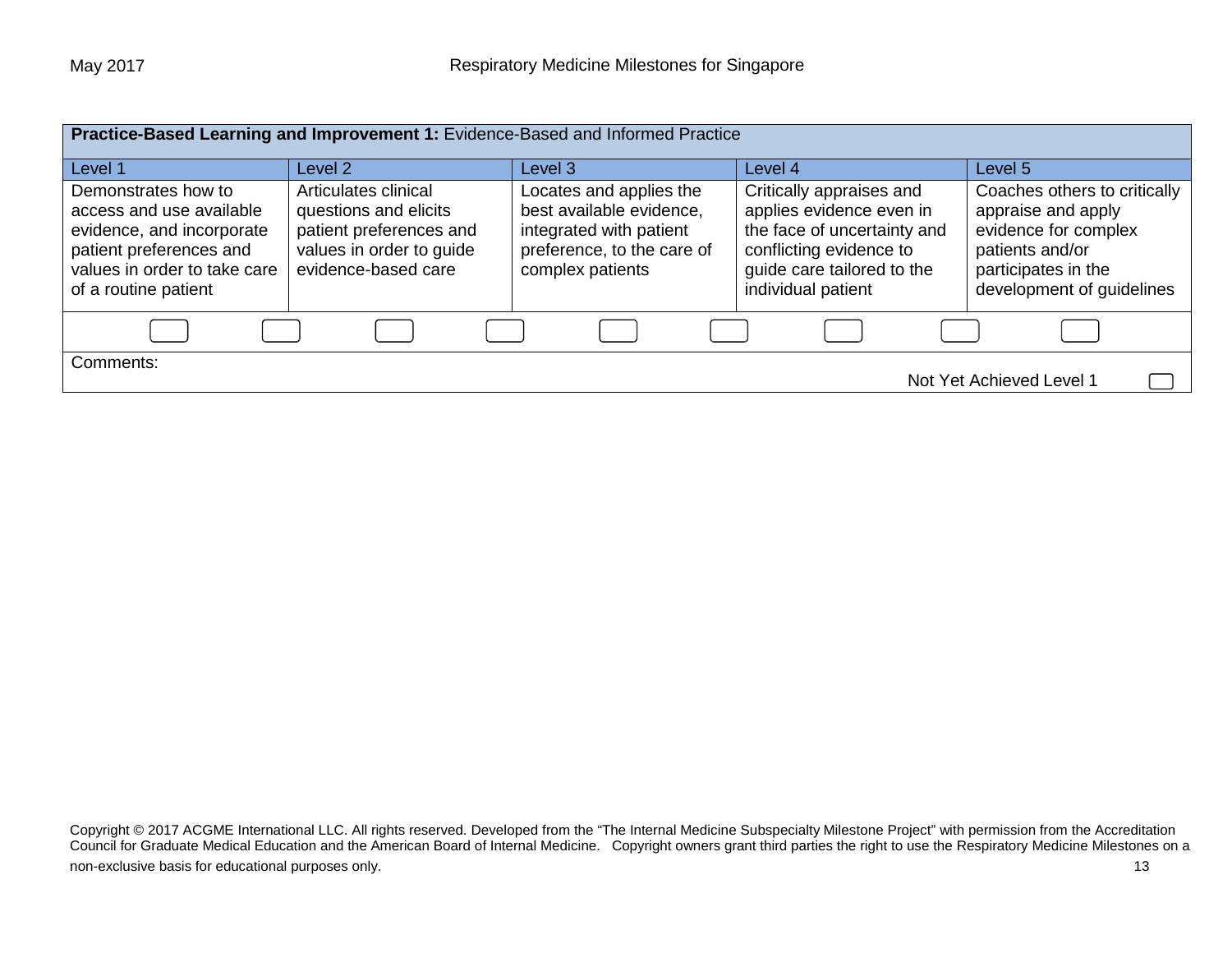| Practice-Based Learning and Improvement 2: Reflective Practice and Commitment to Personal Growth      |                                                                                                                        |                                                                                                                                            |                                                                                                                                   |                                                                                            |  |
|-------------------------------------------------------------------------------------------------------|------------------------------------------------------------------------------------------------------------------------|--------------------------------------------------------------------------------------------------------------------------------------------|-----------------------------------------------------------------------------------------------------------------------------------|--------------------------------------------------------------------------------------------|--|
| Level 1                                                                                               | Level <sub>2</sub>                                                                                                     | Level 3                                                                                                                                    | Level 4                                                                                                                           | Level 5                                                                                    |  |
| Accepts responsibility for<br>personal and professional<br>development by<br>establishing goals       | Demonstrates openness to<br>performance data<br>(feedback and other input)<br>in order to inform goals                 | Seeks performance data<br>episodically, with<br>adaptability and humility                                                                  | Intentionally seeks<br>performance data<br>consistently, with<br>adaptability and humility                                        | Role models consistently<br>seeking performance data,<br>with adaptability and<br>humility |  |
| Identifies the factors that<br>contribute to gap(s)<br>between expectations and<br>actual performance | Analyzes and reflects on<br>the factors that contribute<br>to gap(s) between<br>expectations and actual<br>performance | Analyzes, reflects on, and<br>institutes behavioral<br>change(s) to narrow the<br>gap(s) between<br>expectations and actual<br>performance | Challenges assumptions<br>and considers alternatives<br>in narrowing the gap(s)<br>between expectations and<br>actual performance | Coaches others on<br>reflective practice                                                   |  |
| <b>Actively seeks</b><br>opportunities to improve                                                     | Designs and implements a<br>learning plan, with<br>prompting                                                           | Independently creates and<br>implements a learning plan                                                                                    | Uses performance data to<br>measure the effectiveness<br>of the learning plan and,<br>when necessary, improves                    | Facilitates the design and<br>implementation of learning<br>plans for others               |  |
|                                                                                                       |                                                                                                                        |                                                                                                                                            |                                                                                                                                   |                                                                                            |  |
| Comments:<br>Not Yet Achieved Level 1                                                                 |                                                                                                                        |                                                                                                                                            |                                                                                                                                   |                                                                                            |  |

Copyright © 2017 ACGME International LLC. All rights reserved. Developed from the "The Internal Medicine Subspecialty Milestone Project" with permission from the Accreditation Council for Graduate Medical Education and the American Board of Internal Medicine. Copyright owners grant third parties the right to use the Respiratory Medicine Milestones on a non-exclusive basis for educational purposes only. The state of the state of the state of the state of the state of the state of the state of the state of the state of the state of the state of the state of the state of th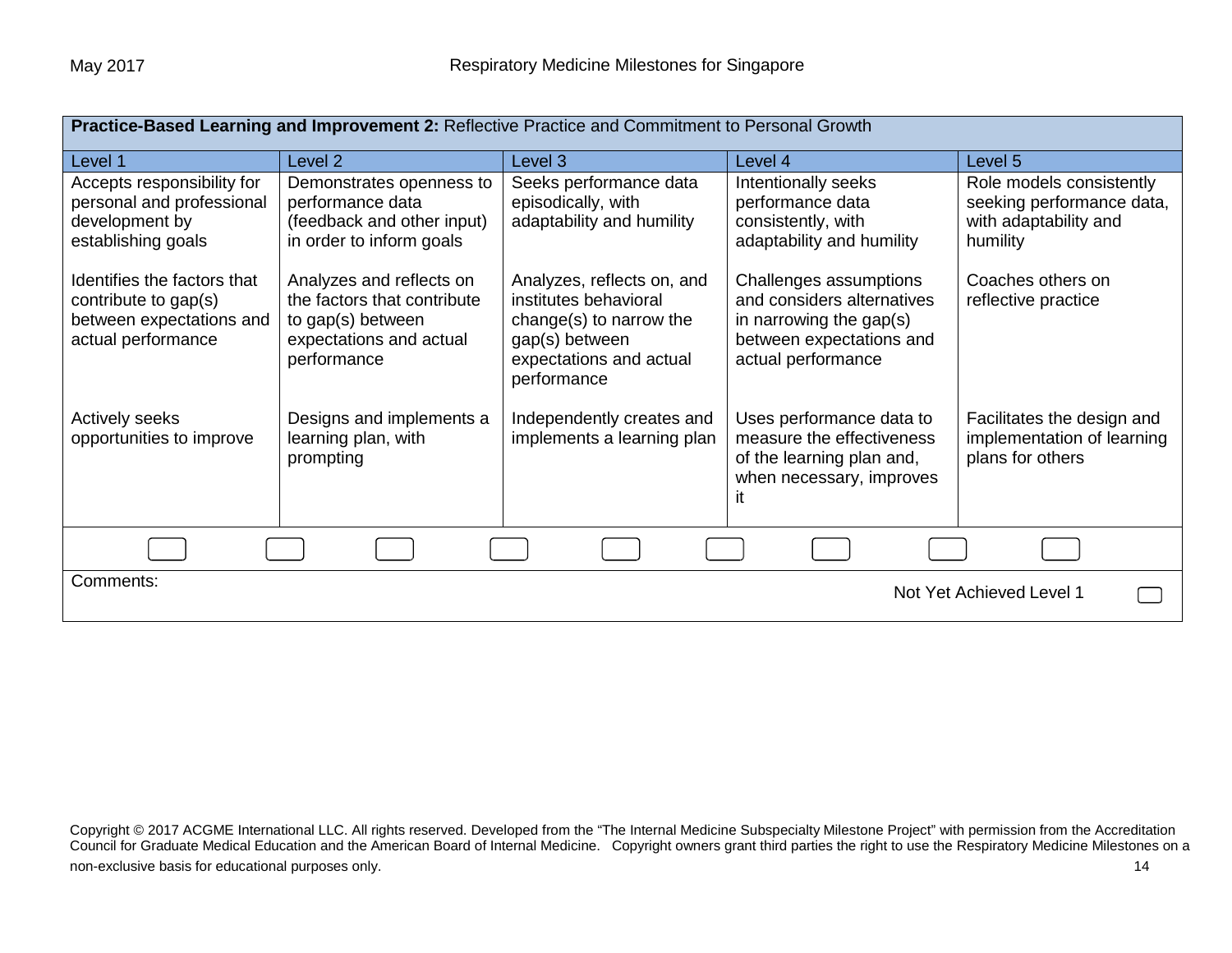| Professionalism 1: Professional Behavior and Ethical Principles                                                                                                                                                                                 |                                                                             |                                                                                            |                                                                                                                                                                                                                 |                                                                                                                                           |  |
|-------------------------------------------------------------------------------------------------------------------------------------------------------------------------------------------------------------------------------------------------|-----------------------------------------------------------------------------|--------------------------------------------------------------------------------------------|-----------------------------------------------------------------------------------------------------------------------------------------------------------------------------------------------------------------|-------------------------------------------------------------------------------------------------------------------------------------------|--|
| Level 1                                                                                                                                                                                                                                         | Level <sub>2</sub>                                                          | Level 3                                                                                    | Level 4                                                                                                                                                                                                         | Level 5                                                                                                                                   |  |
| Identifies and describes<br>potential triggers for<br>professionalism lapses                                                                                                                                                                    | Demonstrates insight into<br>professional behavior in<br>routine situations | Demonstrates<br>professional behavior in<br>complex or stressful<br>situations             | Recognizes situations that<br>may trigger<br>professionalism lapses<br>and intervenes to prevent<br>lapses in self and others                                                                                   | Coaches others when<br>their behavior fails to<br>meet professional<br>expectations                                                       |  |
| Describes when and how<br>to appropriately report<br>professionalism lapses,<br>including strategies for<br>addressing common<br><b>barriers</b>                                                                                                | Takes responsibility for<br>own professionalism<br>lapses                   | Analyzes complex<br>situations using ethical<br>principles                                 | Recognizes and utilizes<br>appropriate resources for<br>managing and resolving<br>ethical dilemmas as<br>needed (e.g., ethics<br>consultations, literature<br>review, risk<br>management/legal<br>consultation) | Identifies and seeks to<br>address system-level<br>factors that induce or<br>exacerbate ethical<br>problems or impede their<br>resolution |  |
| Demonstrates knowledge<br>of the ethical principles<br>underlying informed<br>consent, surrogate<br>decision making,<br>advance directives,<br>confidentiality, error<br>disclosure, stewardship<br>of limited resources, and<br>related topics | Analyzes straightforward<br>situations using ethical<br>principles          | Recognizes need to seek<br>help in managing and<br>resolving complex ethical<br>situations |                                                                                                                                                                                                                 |                                                                                                                                           |  |
|                                                                                                                                                                                                                                                 |                                                                             |                                                                                            |                                                                                                                                                                                                                 |                                                                                                                                           |  |
| Comments:<br>Not Yet Achieved Level 1                                                                                                                                                                                                           |                                                                             |                                                                                            |                                                                                                                                                                                                                 |                                                                                                                                           |  |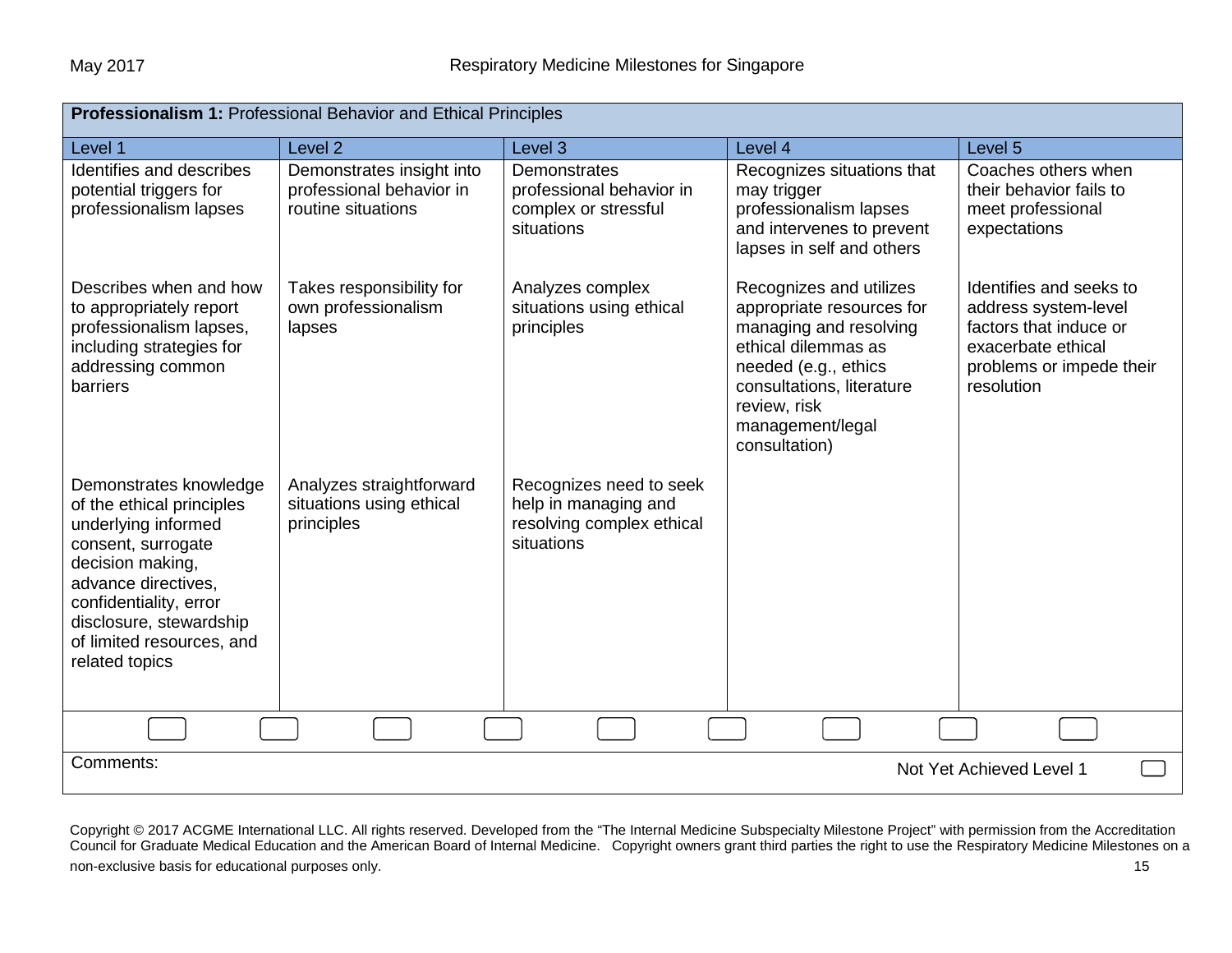| Professionalism 2: Accountability/Conscientiousness                                                                                                                                                                 |                                                                                                                               |                                                                                                                                               |                                                                                                                             |                                       |  |
|---------------------------------------------------------------------------------------------------------------------------------------------------------------------------------------------------------------------|-------------------------------------------------------------------------------------------------------------------------------|-----------------------------------------------------------------------------------------------------------------------------------------------|-----------------------------------------------------------------------------------------------------------------------------|---------------------------------------|--|
| Level 1                                                                                                                                                                                                             | Level 2                                                                                                                       | Level 3                                                                                                                                       | Level 4                                                                                                                     | Level 5                               |  |
| Takes responsibility for<br>failure to complete tasks<br>and responsibilities,<br>identifies potential<br>contributing factors, and<br>describes strategies for<br>ensuring timely task<br>completion in the future | Performs tasks and<br>responsibilities in a timely<br>manner with appropriate<br>attention to detail in routine<br>situations | Performs tasks and<br>responsibilities in a timely<br>manner with appropriate<br>attention to detail in<br>complex or stressful<br>situations | Recognizes situations that<br>may impact others' ability to<br>complete tasks and<br>responsibilities in a timely<br>manner | Takes ownership of<br>system outcomes |  |
| Responds promptly to<br>requests or reminders to<br>complete tasks and<br>responsibilities                                                                                                                          | Recognizes situations that<br>may impact own ability to<br>complete tasks and<br>responsibilities in a timely<br>manner       | Proactively implements<br>strategies to ensure that<br>the needs of patients,<br>teams, and systems are<br>met                                |                                                                                                                             |                                       |  |
|                                                                                                                                                                                                                     |                                                                                                                               |                                                                                                                                               |                                                                                                                             |                                       |  |
| Comments:<br>Not Yet Achieved Level 1                                                                                                                                                                               |                                                                                                                               |                                                                                                                                               |                                                                                                                             |                                       |  |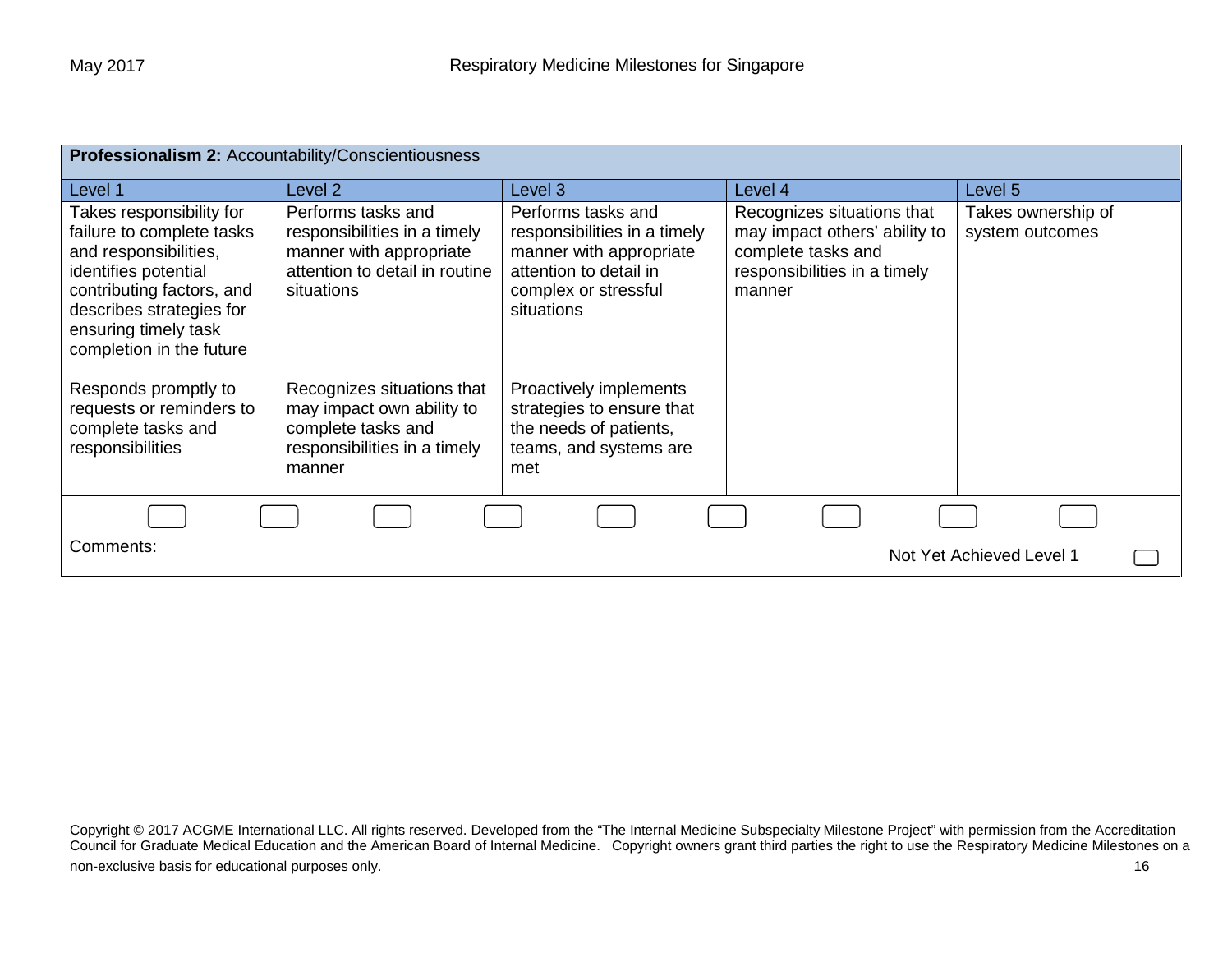| Professionalism 3: Self-Awareness and Help-Seeking                                  |                                                                                  |                                                                                                                        |                                                                                                                  |                                                                                                                                 |  |
|-------------------------------------------------------------------------------------|----------------------------------------------------------------------------------|------------------------------------------------------------------------------------------------------------------------|------------------------------------------------------------------------------------------------------------------|---------------------------------------------------------------------------------------------------------------------------------|--|
| Level 1                                                                             | Level 2                                                                          | Level 3                                                                                                                | Level 4                                                                                                          | Level 5                                                                                                                         |  |
| Recognizes status of<br>personal and<br>professional well-being,<br>with assistance | Independently recognizes<br>status of personal and<br>professional well-being    | With assistance,<br>proposes a plan to<br>optimize personal and<br>professional well-being                             | Independently develops a<br>plan to optimize personal<br>and professional well-<br>being                         | Coaches others when<br>emotional responses or<br>limitations in<br>knowledge/skills do not<br>meet professional<br>expectations |  |
| Recognizes limits in the<br>knowledge/skills of self<br>or team, with assistance    | Independently recognizes<br>limits in the<br>knowledge/skills of self or<br>team | With assistance,<br>proposes a plan to<br>remediate or improve<br>limits in the<br>knowledge/skills of self or<br>team | Independently develops a<br>plan to remediate or<br>improve limits in the<br>knowledge/skills of self or<br>team |                                                                                                                                 |  |
|                                                                                     | Demonstrates appropriate<br>help-seeking behaviors                               |                                                                                                                        |                                                                                                                  |                                                                                                                                 |  |
|                                                                                     |                                                                                  |                                                                                                                        |                                                                                                                  |                                                                                                                                 |  |
| Comments:                                                                           |                                                                                  |                                                                                                                        |                                                                                                                  | Not Yet Achieved Level 1                                                                                                        |  |

Copyright © 2017 ACGME International LLC. All rights reserved. Developed from the "The Internal Medicine Subspecialty Milestone Project" with permission from the Accreditation Council for Graduate Medical Education and the American Board of Internal Medicine. Copyright owners grant third parties the right to use the Respiratory Medicine Milestones on a non-exclusive basis for educational purposes only. The state of the state of the state of the state of the state of the state of the state of the state of the state of the state of the state of the state of the state of th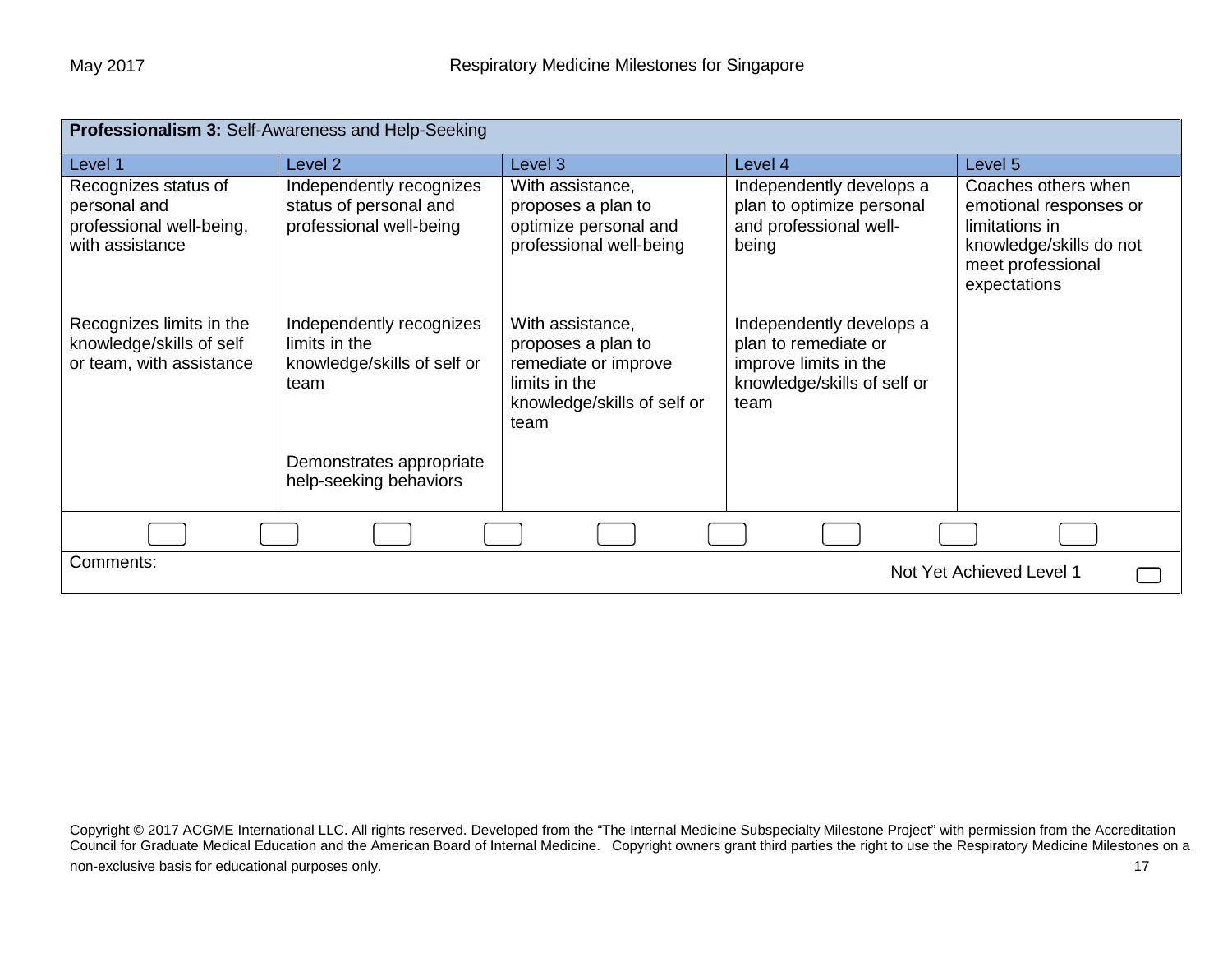| Interpersonal and Communication Skills 1: Patient- and Family-Centered Communication                                                                                                       |                                                                                                                                                                                                                      |                                                                                                                                                                                                   |                                                                                                                                                                            |                                                                                                                                              |  |
|--------------------------------------------------------------------------------------------------------------------------------------------------------------------------------------------|----------------------------------------------------------------------------------------------------------------------------------------------------------------------------------------------------------------------|---------------------------------------------------------------------------------------------------------------------------------------------------------------------------------------------------|----------------------------------------------------------------------------------------------------------------------------------------------------------------------------|----------------------------------------------------------------------------------------------------------------------------------------------|--|
| Level 1                                                                                                                                                                                    | Level <sub>2</sub>                                                                                                                                                                                                   | Level 3                                                                                                                                                                                           | Level 4                                                                                                                                                                    | Level 5                                                                                                                                      |  |
| Uses language and non-<br>verbal behavior to<br>demonstrate respect and<br>establish rapport                                                                                               | Establishes a therapeutic<br>relationship in<br>straightforward<br>encounters using active<br>listening and clear<br>language                                                                                        | Establishes a therapeutic<br>relationship<br>in challenging patient<br>encounters                                                                                                                 | Easily establishes<br>therapeutic relationships,<br>with attention to<br>patient/family concerns<br>and context, regardless of<br>complexity                               | Mentors others in situational<br>awareness and critical self-<br>reflection to consistently<br>develop positive therapeutic<br>relationships |  |
| Identifies common barriers to<br>effective communication<br>(e.g., language, disability)<br>while accurately<br>communicating own role<br>within the health care system                    | Identifies complex barriers<br>to effective<br>communication (e.g.,<br>health literacy, cultural)                                                                                                                    | When prompted, reflects<br>on personal biases while<br>attempting to minimize<br>communication barriers                                                                                           | Independently recognizes<br>personal biases while<br>attempting to proactively<br>minimize communication<br>barriers                                                       | Role models self-<br>awareness practice while<br>identifying teaching a<br>contextual approach to<br>minimize communication<br>barriers      |  |
| Identifies the need to adjust<br>communication strategies<br>based on assessment of<br>patient/family expectations<br>and understanding of their<br>health status and treatment<br>options | Organizes and initiates<br>communication with<br>patient/family by<br>introducing stakeholders,<br>setting the agenda,<br>clarifying expectations,<br>and verifying an<br>understanding of the<br>clinical situation | With guidance, sensitively<br>and compassionately<br>delivers medical<br>information; elicits<br>patient/family values, goals<br>and preferences; and<br>acknowledges uncertainty<br>and conflict | Independently uses<br>shared decision making to<br>align patient/family<br>values, goals, and<br>preferences with<br>treatment options to make<br>a personalized care plan | Role models shared<br>decision making in<br>patient/family<br>communication in situations<br>with a high degree of<br>uncertainty/conflict   |  |
|                                                                                                                                                                                            |                                                                                                                                                                                                                      |                                                                                                                                                                                                   |                                                                                                                                                                            |                                                                                                                                              |  |
| Comments:<br>Not Yet Achieved Level 1                                                                                                                                                      |                                                                                                                                                                                                                      |                                                                                                                                                                                                   |                                                                                                                                                                            |                                                                                                                                              |  |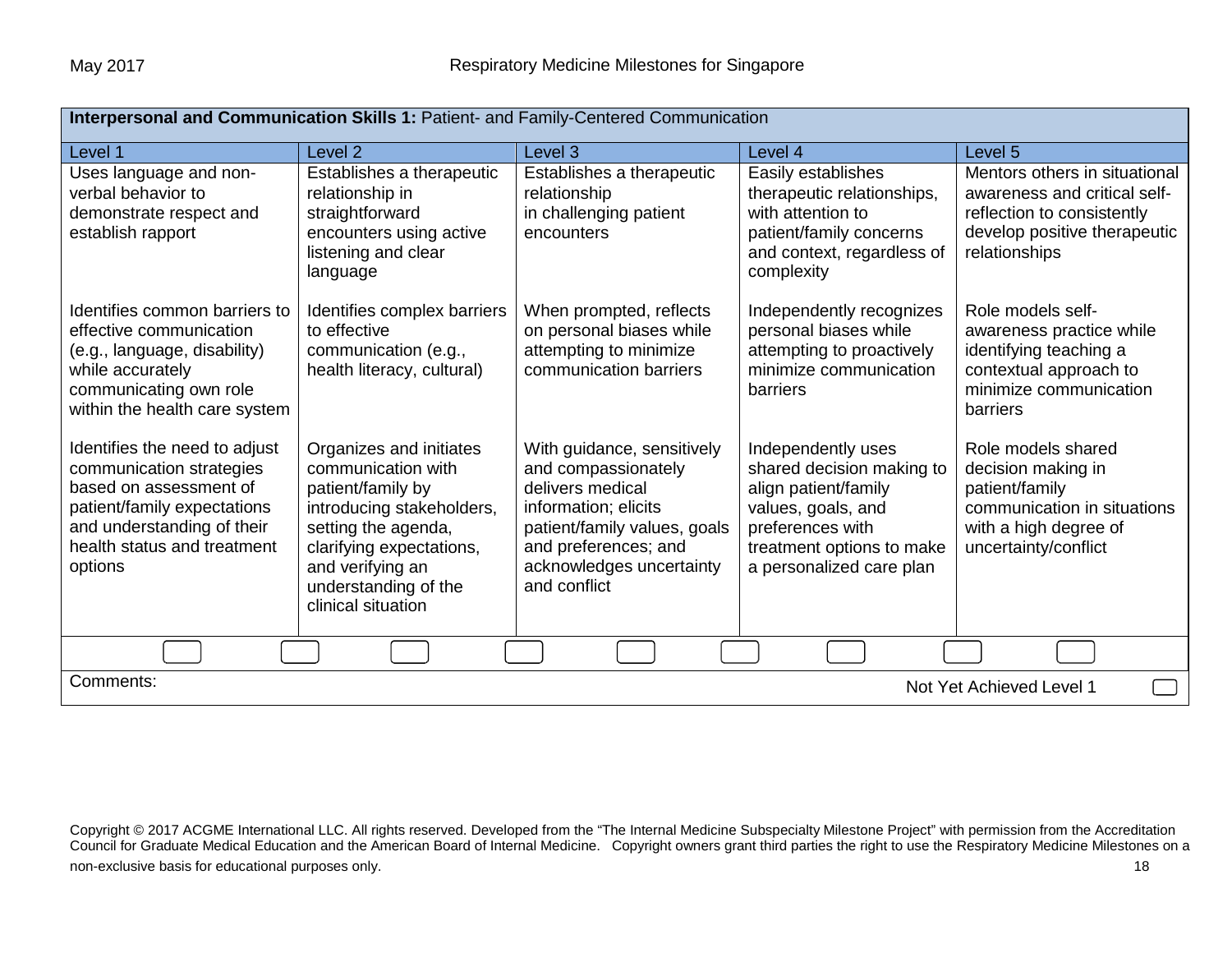| Interpersonal and Communication Skills 2: Interprofessional and Team Communication |                                                                                 |                                                                            |                                                                                                                 |                                                                                                                                                 |  |
|------------------------------------------------------------------------------------|---------------------------------------------------------------------------------|----------------------------------------------------------------------------|-----------------------------------------------------------------------------------------------------------------|-------------------------------------------------------------------------------------------------------------------------------------------------|--|
| Level 1                                                                            | Level <sub>2</sub>                                                              | Level 3                                                                    | Level 4                                                                                                         | Level 5                                                                                                                                         |  |
| Respectfully requests a<br>consultation                                            | Clearly and concisely<br>requests a consultation                                | Checks own<br>understanding of<br>consultant<br>recommendations            | Coordinates<br>recommendations from<br>different members of the<br>health care team to<br>optimize patient care | Role models flexible<br>communication strategies<br>that value input from all<br>health care team<br>members, resolving<br>conflict when needed |  |
| Respectfully receives a<br>consultation request                                    | Clearly and concisely<br>responds to a consultation<br>request                  | Checks understanding of<br>recommendations when<br>providing consultation  | Communicates feedback<br>and constructive criticism to<br>superiors                                             | Facilitates regular health<br>care team-based feedback<br>in complex situations                                                                 |  |
| Uses language that<br>values all members of<br>the health care team                | Communicates<br>information effectively<br>with all health care team<br>members | Uses active listening to<br>adapt communication<br>style to fit team needs |                                                                                                                 |                                                                                                                                                 |  |
|                                                                                    | Solicits feedback on<br>performance as a member<br>of the health care team      | Communicates concerns<br>and provides feedback to<br>peers and learners    |                                                                                                                 |                                                                                                                                                 |  |
|                                                                                    |                                                                                 |                                                                            |                                                                                                                 |                                                                                                                                                 |  |
| Comments:<br>Not Yet Achieved Level 1                                              |                                                                                 |                                                                            |                                                                                                                 |                                                                                                                                                 |  |